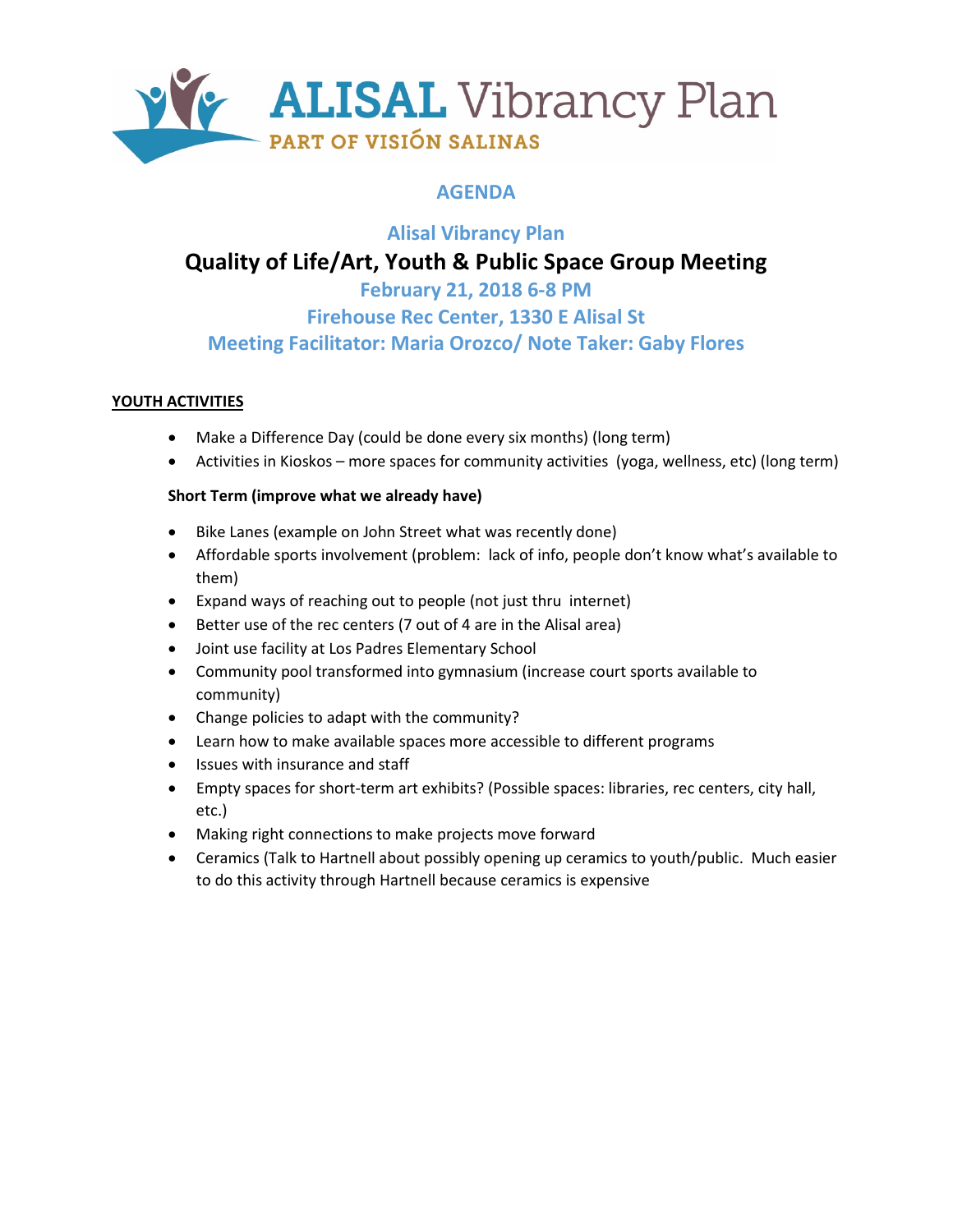Discussed partnerships with various organizations.

### Facilities (partnerships)

- 
- 
- 
- 
- 
- 
- 
- Sherwood Community Center students to join
- REACH OUT to community to attend events
- Focus more on spreading the word
- Sponsorships to fund certain activities

Update from Kristin for next meeting

- Conditions Assessment
- Arts Comission
- Review Ordinance

Next meeting: March 21, 2018 6-8 pm.

- Train Station **\*** Alisal Union School District
- Hospitals \* Churches (St. Mary's, Cristo Rey)
- Mayor's House **\*** ACFA facility not used before 2 pm
- Steinbexck Center \* MLK open to the public (flexible)
- PAL (Police Athletic League  $\longrightarrow$  Frank Paul Resource Center
- Clinics \* Chispa
- Airport **\*** First Tee encourage more high school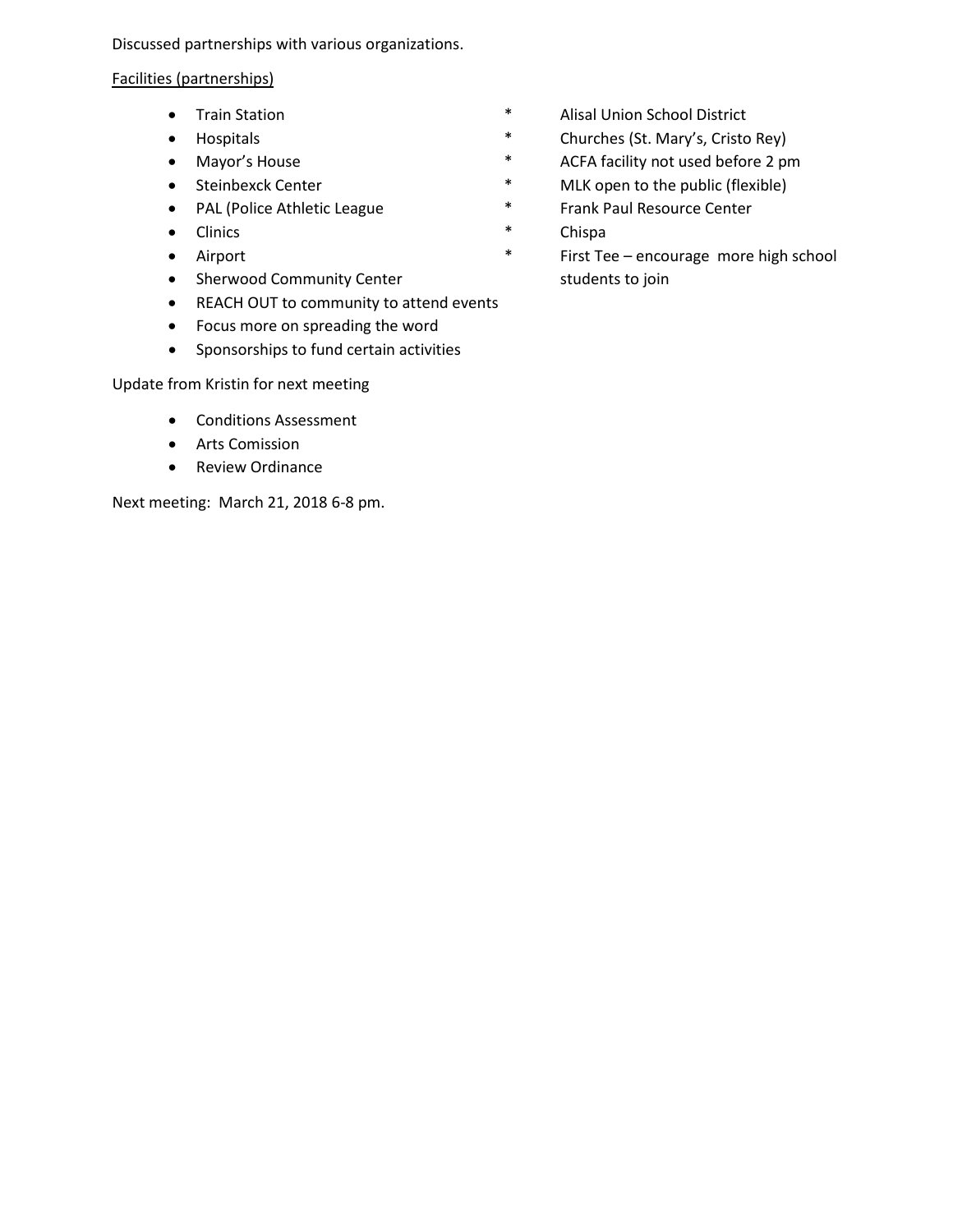

## **AGENDA**

## **El plan de vivenda de Alisal Grupo de trabajo sobre arte, jóvenes y espacio publico**

**Febrero 21, 2018, 6-8 PM Firehouse Rec Center, 1330 E Alisal St**

## **ACTIVIDADES JUVENILES**

• Haga un día de diferencia (se puede hacer cada seis meses) (a largo plazo)

• Actividades en Kioskos: más espacios para actividades comunitarias (yoga, bienestar, etc.) (a largo plazo)

## **Corto plazo (mejorar lo que ya tenemos)**

- Bike Lanes (ejemplo en John Street, lo que se hizo recientemente)
- Participación deportiva asequible (problema: falta de información, la gente no sabe qué hay disponible para ellos)
- Expandir formas de llegar a las personas (no solo a través de Internet)
- Mejor uso de los centros de recreación (7 de 4 están en el área de Alisal)
- Instalación de uso conjunto en la Escuela Primaria Los Padres
- Piscina comunitaria transformada en gimnasio (aumenta los deportes disponibles para la comunidad)
- ¿Cambia las políticas para adaptarse a la comunidad?
- Aprender a hacer que los espacios disponibles sean más accesibles para diferentes programas
- Problemas con el seguro y el personal
- ¿Espacios vacíos para exposiciones de arte a corto plazo? (Posibles espacios: bibliotecas, centros de recreación, ayuntamiento, etc.)
- Haciendo conexiones correctas para hacer que los proyectos avancen

• Cerámica (Hablar con Hartnell sobre la posibilidad de abrir la cerámica a jóvenes / público. Mucho más fácil hacer esta actividad a través de Hartnell porque la cerámica es cara Se discutieron alianzas con varias organizaciones.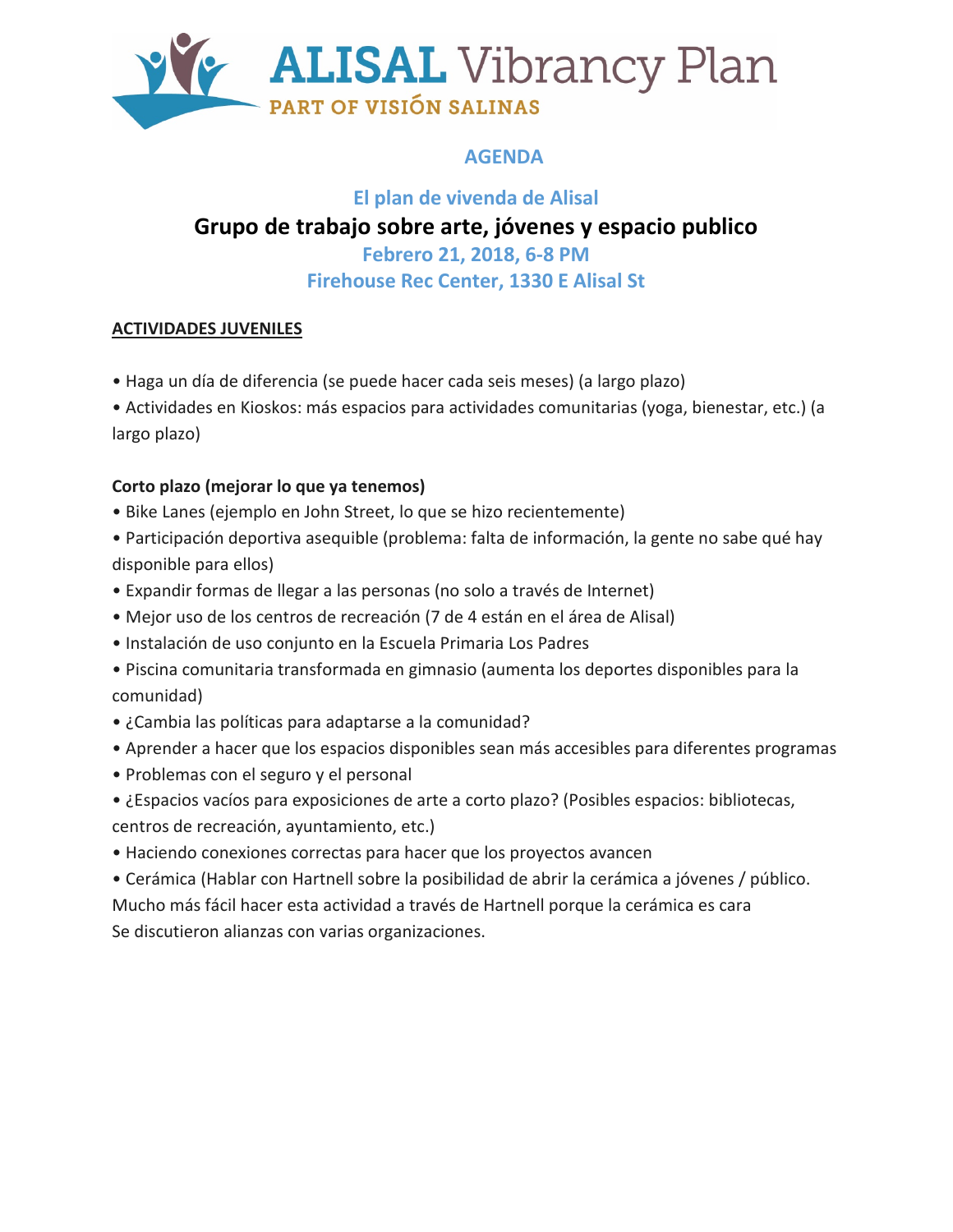### **Instalaciones (asociaciones)**

- Estación de tren \* Distrito Escolar de Alisal Union
- Hospitales \* Iglesias (St. Mary's, Cristo Rey)
- Casa del alcalde \* Las instalaciones de ACFA no se usaron antes de las 2 p. M.
- Steinbeck Center \* MLK abierto al público (flexible)
- PAL (Liga atlética de la policía \* Centro de recursos de Frank Paul
- Clínicas \* Chispa
- Airport \* First Tee: aliente a más estudiantes de secundaria
- Estudiantes del Centro Comunitario de Sherwood se unirán
- LLEGAR a la comunidad para asistir a eventos
- Concéntrese más en difundir la palabra
- Patrocinios para financiar ciertas actividades

Actualización de Kristin para la próxima reunión

- Evaluación de las condiciones
- Comisión de las Artes
- Revisión de la Ordenanza

Próxima reunión: 21 de marzo de 2018 6-8 p. M.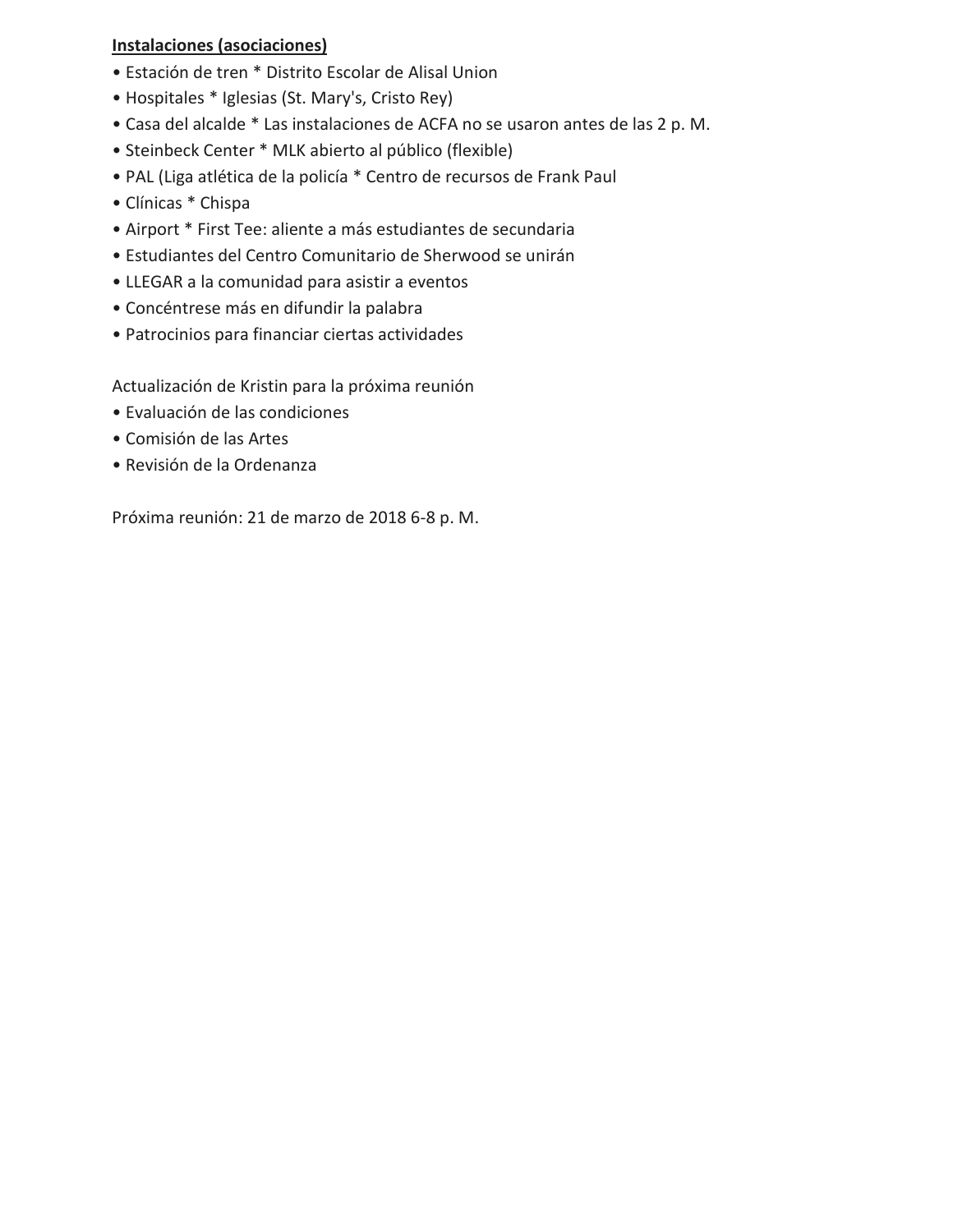

# **Summary**

## **Housing Working Group**

**Meeting 3**  February 21, 2018, 6-8 PM Firehouse Rec Center, 1330 E Alisal St

Next Meeting: March 21, 2018, 6-8pm at the Firehouse

### 1. **Establish a rental registration and inspection program.**

Generally, the group was supportive, but had concerns related to increase in rent to either cover inspection costs or to cover repairs.

Would it be possible to landlords to evict tenants as retaliation for inspection program? Given the condition of many units, would we end of displacing many people making overcrowding worse.

There was a recognition that there are a lot of slumlords who are taking advantage of people and exposing families to unsafe living conditions.

#### Possible companion legislation

- a) Anti-eviction/retaliation ordinance
- b) Limit rent increases for inspection fees or repairs

### **2. Facilitate the construction of Accessory Dwelling Units.**

Generally, the group supported this idea. Perhaps it would be helpful to understand why this ordinance is not being fully utilized. Group noted that this may help property owners more that renters. However, staff mentioned production of more units may reduce rent costs. The costs of development could be an issue. Could Salinas establish a fund for accessory dwelling units similar to Los Angeles?

The idea ofeducating propertyowners about what isinvolvedinbuildinganAccessory Dwelling Unit is a good idea- Educational workshops.

### **3. Develop programs that facilitate homeownership such as assistance improving credit or down paymentassistance.**

The group is supportive of this idea, but noted that many residents in the community won't qualify due to immigration status or income levels.

### **4. Create housing rehabilitation programs to assist with property improvements.**

The group is very supportive of the existing home rehabilitation CDBG Program, but limited impact. Question was posed if there was a way to involve residents in making improvements -i.e. self-help programs like Habitat for Humanity. Also, it was mentioned that communities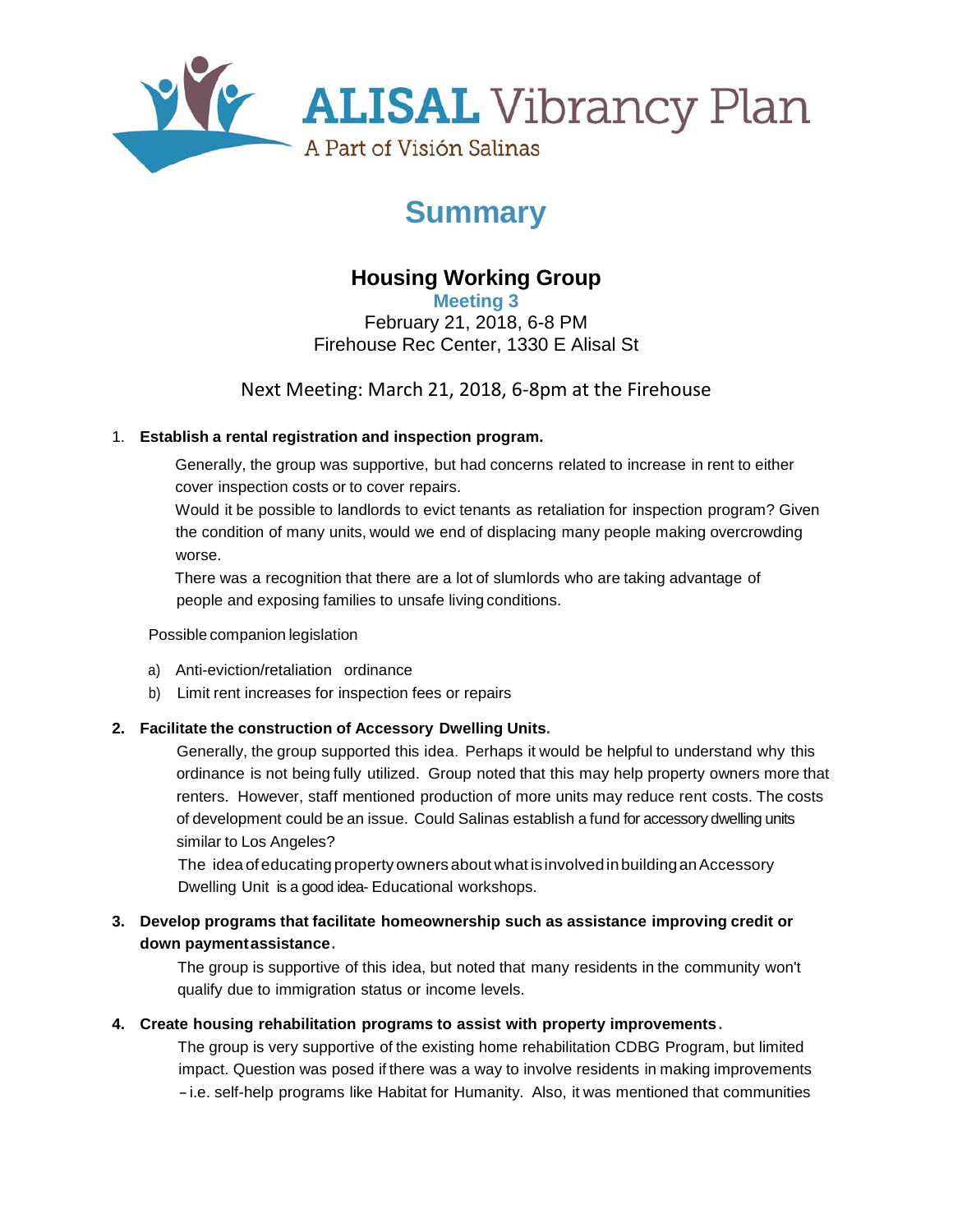

especially in the Midwest and East Coast are getting together to make neighborhood improvements through days of service. Perhaps this is also a good approach in Salinas.

### 5. **Improve access to small home improvement loans inthe Alisal**

The group is supportive of this idea, but again noted high number of renters.

**6. Provide additional programs for tenants regarding fair housing and tenant/landlord law. This was discussed as a critical need inthe community.**

#### **7. Develop habitability regulations to minimize overcrowding**.

The group felt like this is a huge problem in the Alisa I and asked how it was regulated. Staff explained that it allowed for rooms to house 1person per 50 sq ft. The group was concerned this allowed too many people in too little space and wanted to explore what regulations exist in other jurisdictions. Possibly 100 sq ft would be better? Is there a regulation that applies to affordable housing that could be adopted?

#### **Other notes**

We spent some time talking about Rent Control and affordable housing. Rent Control will be discussed in detail in April.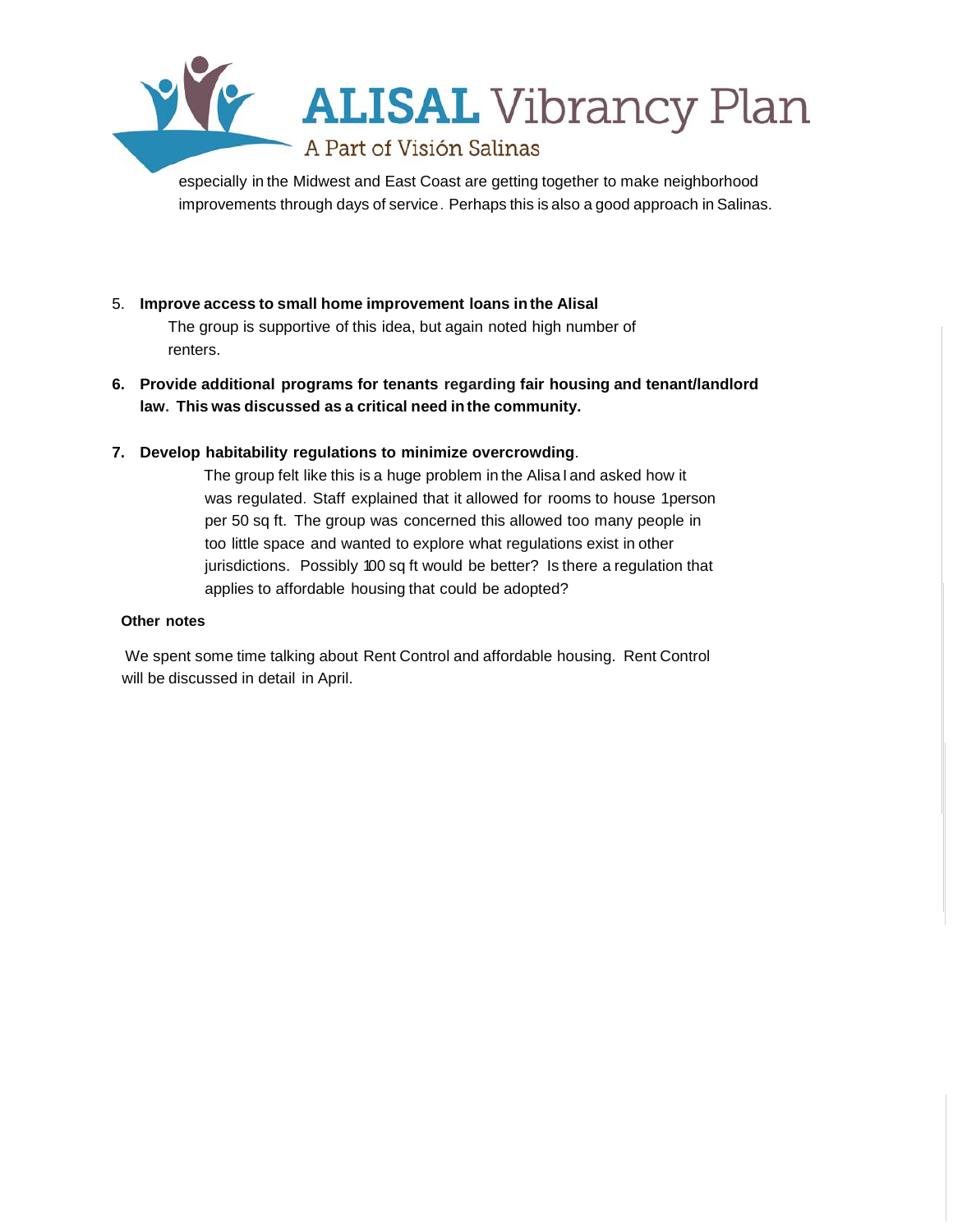

# **Resumen**

## **Grupo de Trabajo de Vivienda**

**Junta 3** Febrero 21, 2018, 6-8 PM Firehouse Rec Center, 1330 E Alisal St

Próxima Junta: jueves 21 de Marzo en la Firehouse

### **1. Establecer un programa de registro e inspección de alquiler.**

En general, el grupo apoyo la idea, pero tenía preocupaciones relacionadas con el aumento en el alquiler para cubrir los costos de inspección o para cubrir las reparaciones. ¿Sería posible que los propietarios desalojen a los inquilinos como represalia por el programa de inspección? Dada la condición de muchas unidades, terminaríamos de desplazar a muchas personas que empeorando el problema de sobrepoblación. Hubo un reconocimiento de que hay muchos dueños que se están aprovechando de las

personas y exponiendo a las familias a condiciones inseguras de vivienda.

Posible legislación complementaria

a) Ordenanza contra el desalojo / represalia

b) Limite los aumentos de alquiler por honorarios de inspección o reparaciones

#### **2. Facilitar la construcción de unidades de vivienda accesorias a la casa principal**

En general, el grupo apoyó esta idea. Tal vez sería útil entender por qué esta ordenanza no se está utilizando en su totalidad. El grupo notó que esto puede ayudar a los dueños de propiedades más a los inquilinos. Sin embargo, el personal mencionó que la producción de más unidades puede reducir los costos de alquiler. Los costos de desarrollo podrían ser un problema. ¿Podría Salinas establecer un fondo para crear unidades secundarias similar al de Los Ángeles?

La idea de educar a los propietarios sobre lo que implica la construcción de una Unidad de Vivienda Accesoria es una buena idea: talleres educativos.

#### **3. Desarrollar programas que faciliten que personas sean propietarios, tal como asistencia para mejorar el crédito o asistencia con el pago inicial de su propiedad**

El grupo respaldan esta idea, pero señaló que muchos residentes de la comunidad no calificarán debido a su estatus migratorio o nivel de ingresos.

#### **4. Crear programas de rehabilitación de viviendas para ayudar con las mejoras de propiedades**

El grupo apoya al programa existente de CDBG del gobierno federal para la rehabilitación de viviendas, pero que tiene un impacto limitado.

El grupo planteo la pregunta si había una manera de involucrar a los residentes en hacer mejoras, es decir, programas de autoayuda como Hábitat para la Humanidad (Habitad for Humanity como se le conoce en Ingles). Además, se mencionó que las comunidades especialmente en el Medio Oeste y la Costa Este se están uniendo para hacer mejoras en el vecindario a través de días de servicio. Quizás este sea también un buen enfoque en Salinas.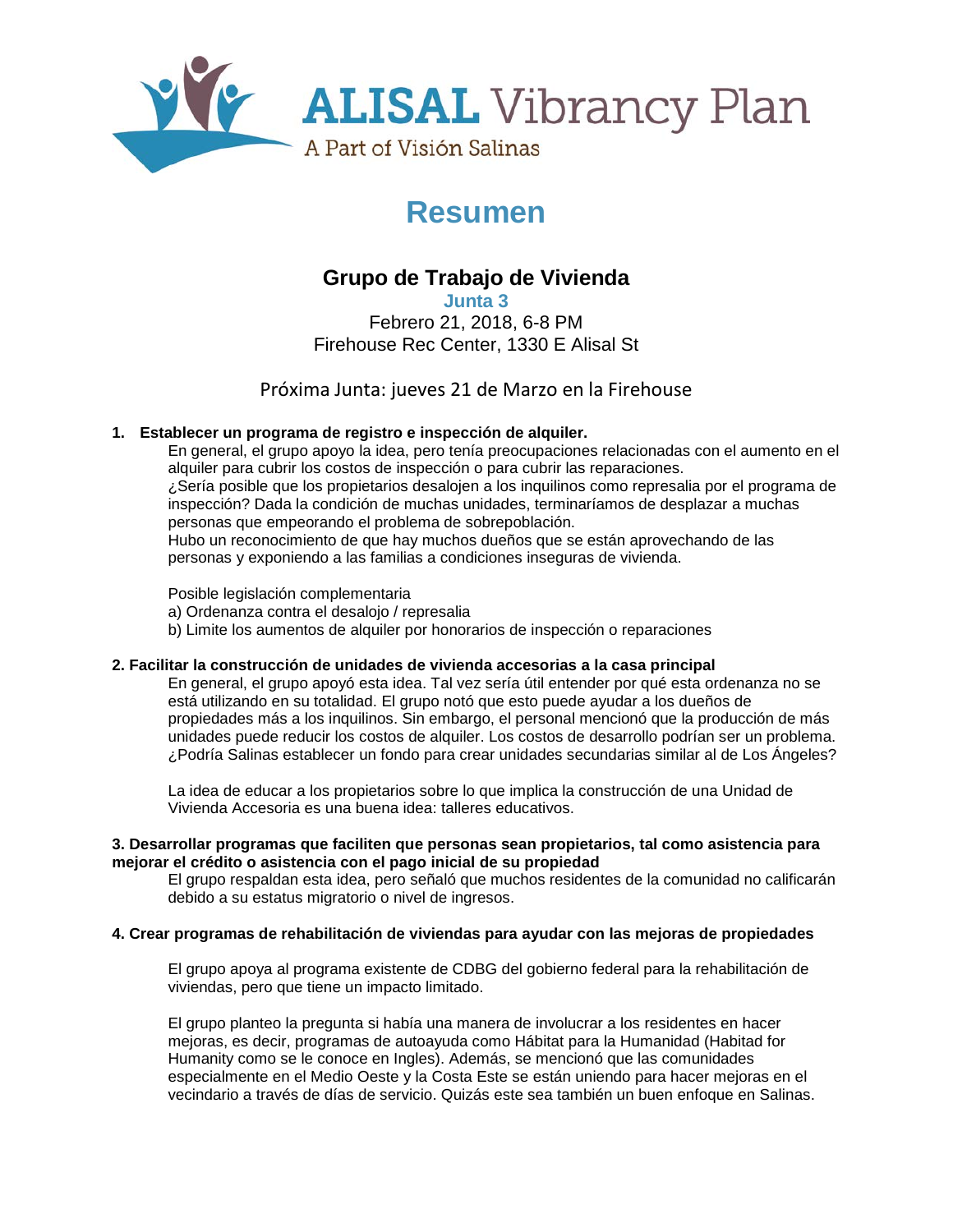

#### **5. Mejorar el acceso a pequeños préstamos para hacer mejoras del hogar en el Alisal** El grupo apoya esta idea, pero nuevamente notó un alto número de inquilinos.

**6. Proporcionar programas adicionales para inquilinos con respecto a la vivienda justa y la ley de inquilino / propietario. Esto fue discutido como una necesidad crítica para la comunidad.**

#### **7. Desarrollar regulaciones de habitabilidad para minimizar la sobrepoblación.**

El grupo sintió que este es un gran problema en AlisaI y preguntó cómo se estaba regulado. El personal explicó que permitía que las habitaciones alojaran a una persona por cada 50 pies cuadrados. Al grupo le preocupaba que esto permitiera a demasiada gente en un espacio muy reducido y quieren explorar qué tipo regulaciones existen en otras jurisdicciones. ¿Posiblemente 100 pies cuadrados sería mejor? ¿Existe una regulación que se aplique a la vivienda accesible de bajo recursos que se podría adoptar?

#### **Otras notas**

Pasamos un tiempo hablando sobre el control de rentas y viviendas accesibles de bajos recursos. Control de rentas será discutido en más profundidad en abril.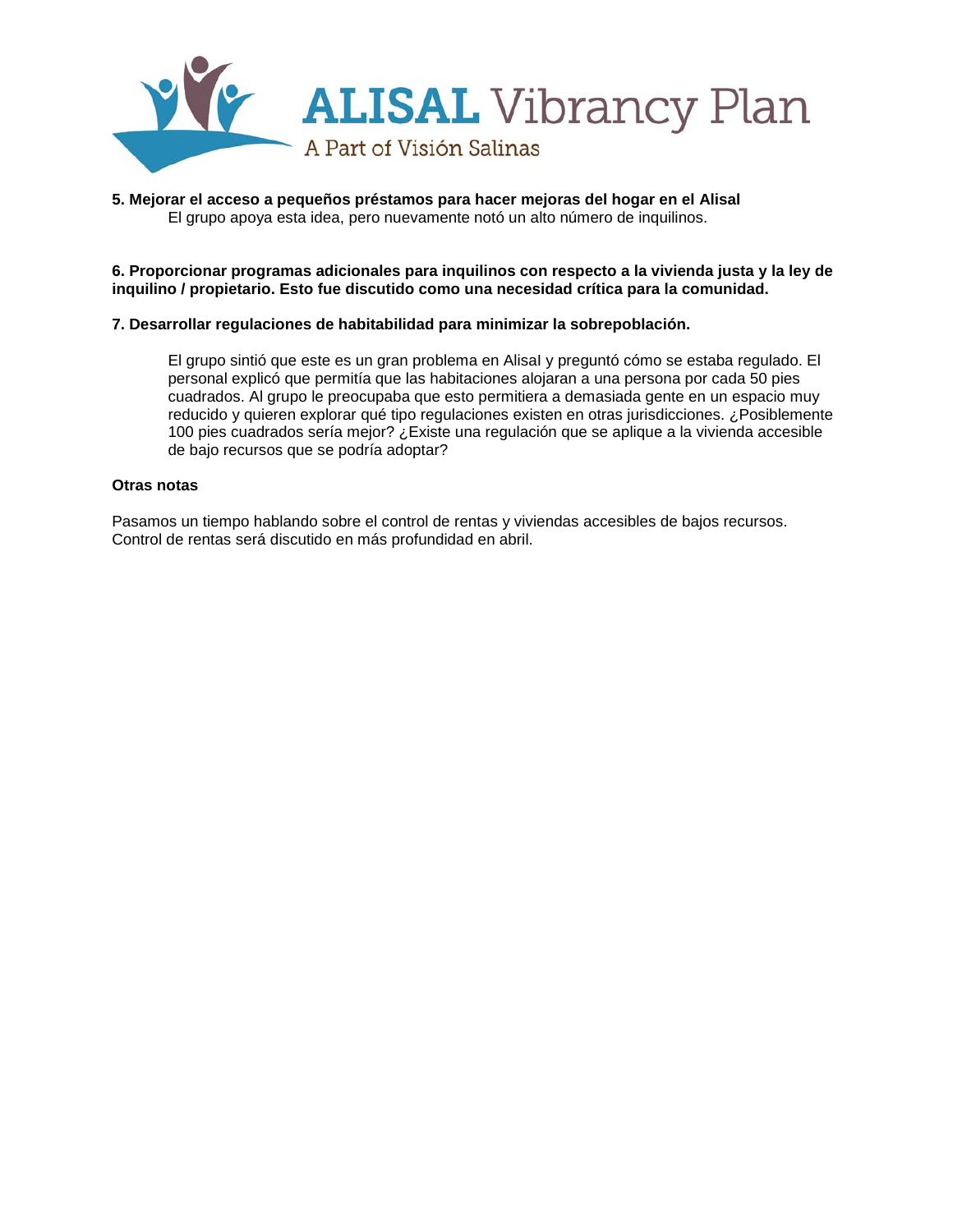

## **Economic Development**

**Working Group Meeting 3 February 15 2018, 6-8 PM Firehouse Rec Center, 1330 E Alisal St**

## **Next Meeting: March 22, 6-8 M, Firehouse**

- **Review of Goal ED-EBG-2.1 & ED-EBG-2.2:**
	- o Need a brochure (how to) and /or directory (similar to elections office handout manual).
	- o Resource center (provide personal guidance)
		- **•** Workshops
	- o Work through existing services
	- o Establish training

[April Conference in Santa Cruz: Carmen]

- Create a branding; home pride; create partnership to create hashtags; create a business group and youth partnership to create a message.
	- o Credit partnership between youth to get businesses online
		- **Will need to create a consistent program.**
		- Review partnerships w/ CSUMB- CS Program.
		- Review Digital Nest (incubator).
		- Review CSMB.
- **Review of Goal ED-IE-1.1 & ED-IE-1.2:** 
	- o Create a table of our priorities for Alisal and how it aligns with these actions.
- How are these agencies assisting identified in Goal in Alisal?
	- o Add Ciclovia / Digital Nest/ Hatnell/ Pajaro CDC.
	- o Continue Forbes Ag Tech.
	- o Add Alba.
	- o Need to rebrand farm work and farm jobs.
	- o Business coop.

[Coop Mar 8, 7pm- Santa Cruz Museum of Art] [Pajaro CDC- starting class next week]

• March 22<sup>nd</sup> meeting approved by group members.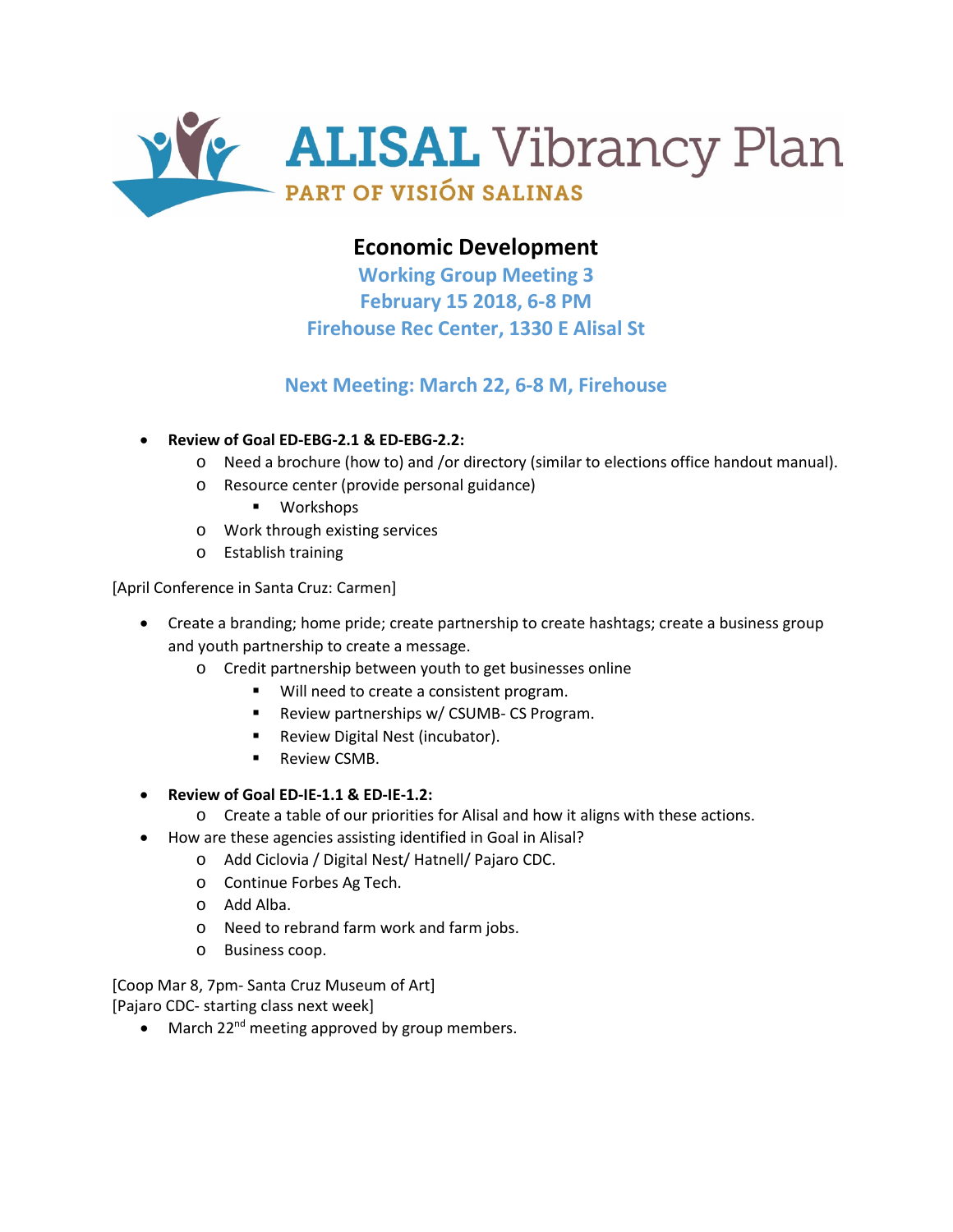- Action EGB- 2.2.1
	- o Assist development of "audience / coop with other businesses/ residents.
- Action EGB- 2.2.2
	- o How do these agencies assist in the Alisal?
- Action IE-1.2.3
	- o Should be accessible and affordable.
- Action IE-1.2.6
	- o Is this current?
- Action IE-1.2.7
	- o Similar to Mission Action Fund.
- Need project/ campaign to combat predatory lending.
	- o Educate the community.
- Need partnering- cultural divide / language barrier-) opportunities.

Chris Brown suggested creating a matrix that aligns with actions and what the group has recommended and discussed.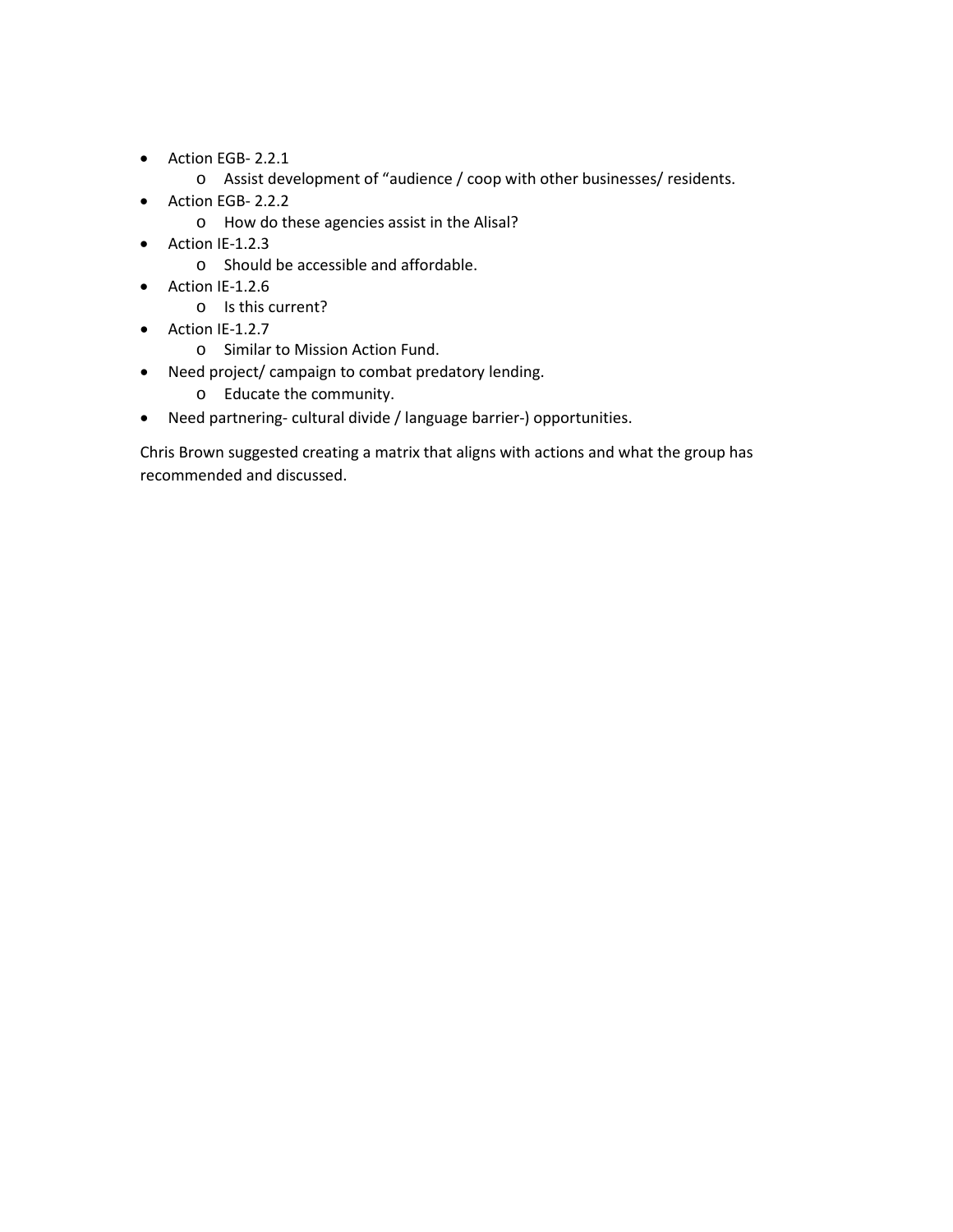

## **AGENDA**

## **Desarrollo Económico**

**Febrero 15, 2018, 6-8 PM Firehouse Rec Center, 1330 E Alisal St**

## **Proxima juna: 22 de marzo, 6-8 M, Firehouse**

- **Revisión de la meta ED-EBG-2.1 & ED-EBG-2.2:**
	- o Necesita un folleto (cómo) yo/o directorio (similar al manual de la oficina de elecciones).
	- o Centro de recursos (proporcionar orientación personal.)  $\blacksquare$  El taller
	- o Trabajar a través de los servicios existentes.
	- o Establecer entrenamiento.

[Conferencia de abril en Santa Cruz: Carmen]

- Crear una marca; orgullo casero; crear alianzas para crear hashtags; crear un grupo empresarial y una asciación de jóvenes para crear un mensaje.
	- o Asociación de crédito entre los jóvenes para conseguir negocios en línea.
		- Tendrá que crear un programa consistente.
		- **Revisión de alianzas con CSUMB-CS Program.**
		- Revisar el nido digital (incubadora).
		- **Revisar CSMB.**

#### • **Revisión de la meta ED-IE-1.1 & ED-IE-1.2:**

- o Crear una table de nuestras prioridades para Alisal y cómo se alinea con estas acciones.
- ¿Cómo ayudan estas agencias a identificarse en el objetivo de Alisal?
	- o Agregar Ciclovia / Digital Nest/ Hatnell/ Pajaro CDC.
	- o Continuar Forbes Ag Tech.
	- o Agregar Alba.
	- o Necesidad de remarcar los trabajos de agricultura.
	- o Cooperativa de negocios.

[Coop Mar 8, 7pm- Santa Cruz Museum of Art]

[Pajaro CDC- comenzando clase la próxima semana]

• Reunión del 22 de marzo aprobada por los miembros del grupo.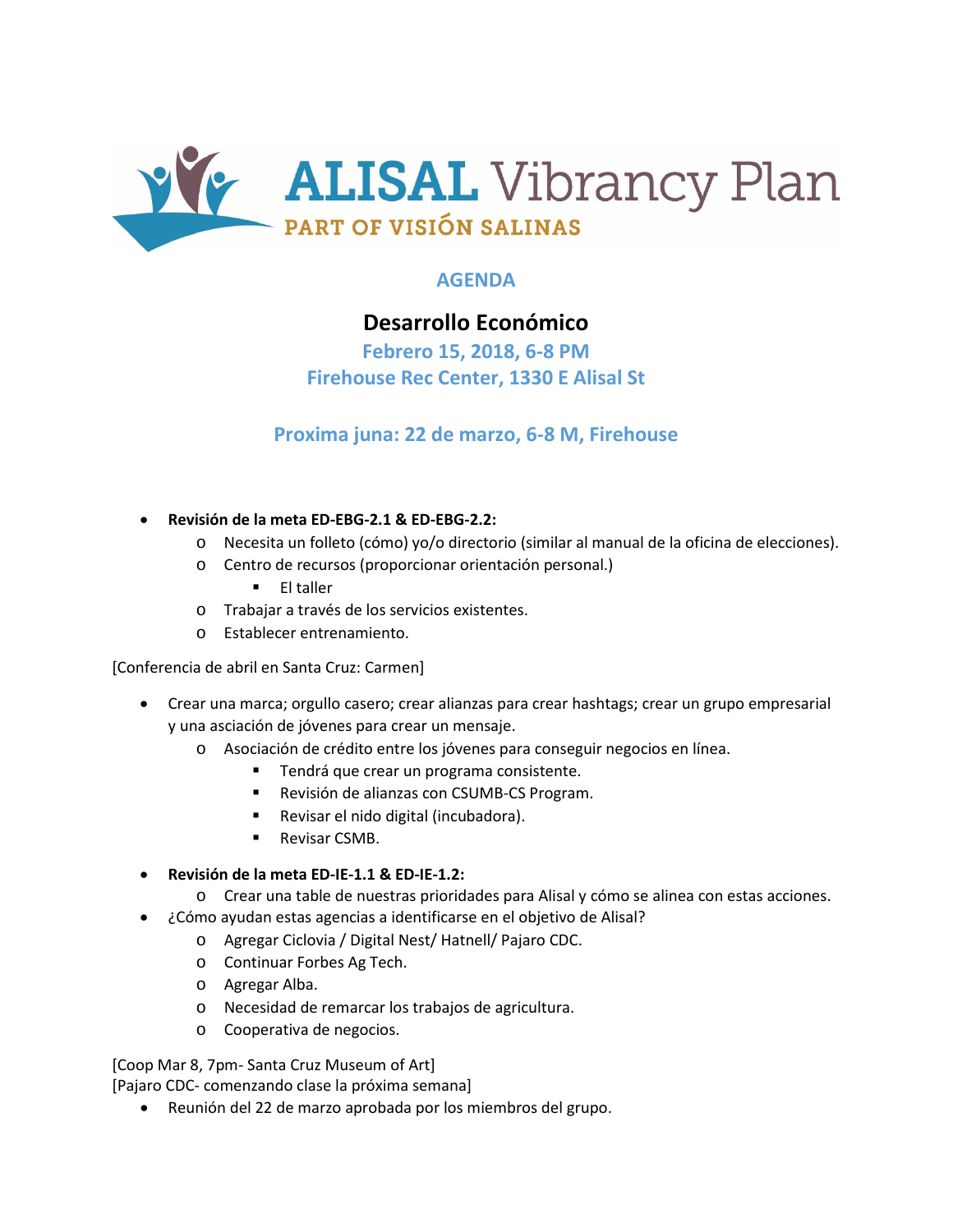- Acción EGB- 2.2.1
	- o Asistir al desarrollo de la audiencia/ Coop con otros negocios/residentes.
- Acción EGB- 2.2.2
	- o ¿Como ayudan estas agencias en el Alisal?
- Acción IE-1.2.3
	- o Debe ser accesible y económico.
- Acción IE-1.2.6
	- o ¿Será esto corriente?
- Acción IE-1.2.7
	- o La acción es parecido al Mission Action Fund.
- Necesidad de proyecto/campaña para combater los préstamos depredadores.
	- o Educar a la comunidad.
- Necesidad de asociarse-brecha cultural/ barrera del idioma-) oportunidades.

Chris Brown sugirió la creación de una matrix que se alinee con las acciónes y lo que el grupo ha recomendado y discutido.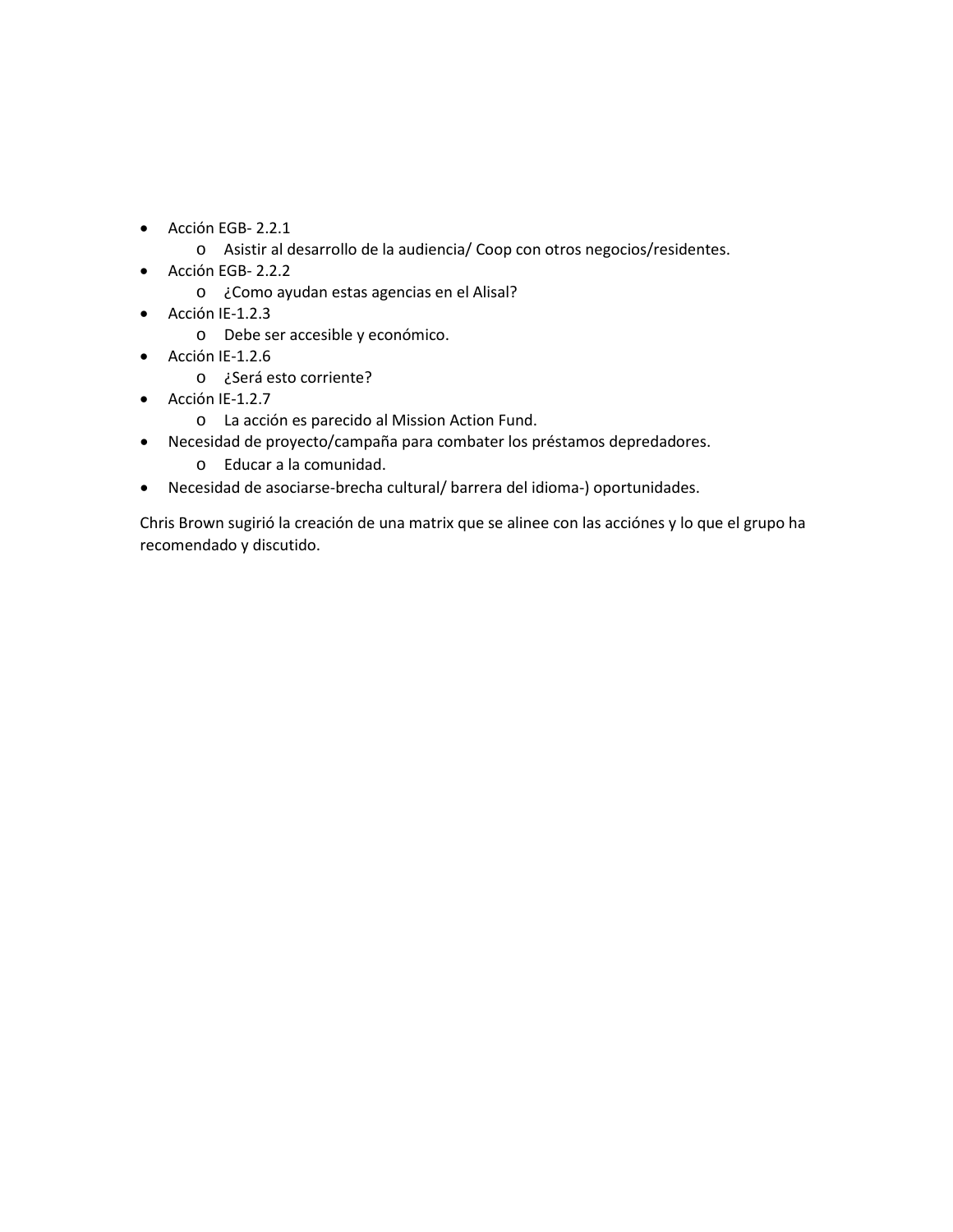

## **Community Health & Safety**

*Working Group Meeting #3* **February 15, 2018, 6-8 PM Firehouse Rec Center, 1330 E Alisal St**

**Next Meeting: March 15, 2018, 6-8pm at the Firehouse**

### • **Introduction to Pesticide Regulations:**

- o Federal Level:
	- EPA, FDA, USDA, and USDOI are primary regulators of pesticides
	- Regulatory process for pesticides takes ingredients, crop type, amount of use, frequency of use, timing of use, and storage/disposal practices into account
	- Risk = toxicity x exposure
- o State Level: State of California responsibilities include ensuring pesticides are federally registered for use, certifying pesticide applicators, monitoring and inspections of pesticide use, investigating priority incidents and illnesses, and enforcing labeling requirements to ensure safe use
- o Monterey County
	- Methyl Iodide- banned in certain areas (can't ban in Monterey County because of Federal and state regulations)
	- Website doesn't talk about wind exposure, danger of use, exposure to pesticides, regulations are gray, exposure when it's too late
	- Reporting illness and incidents due to pesticides the complaint process: ag commissioner will gather evidence to see if laws were broken, people involved are interviewed, evidence is analyzed, investigatory report, violator can be penalized if laws are broken – complaint process and analysis takes weeks to months
- o City of Salinas Regulations:
	- City's "Right to Farm" ordinance in 2002 General Plan and 2005 Zoning Code, is a condition of permit approval for all development within 1000 feet of an agricultural operation. Notice goes out to homeowners and renters upon contract.
	- Right to Farm ordinance acknowledges that residents in these areas may experience discomfort and inconveniences such as noise, fumes, smells, pests, and application of pesticides/herbicides/fertilizers.
	- Sites with pesticide contamination must be remediated before development takes place.
- o CHAMACOS Study Research:
	- Study out of UC Berkeley, and has been going on for over 20 years and has had 146 publications that analyze effects of pesticides on mothers, children and other effected members of society
	- Study shows connection between respiratory diseases, depression, genetic changes, and brain chemistry changes from pesticides
	- Risk factors for lower IQ amplified with boys who were exposed to pesticides AND no educational support at home.
	- Risk factors for lower IQ with girls amplified if they live in homes where there are economic stressors and difficult relationships with their mothers.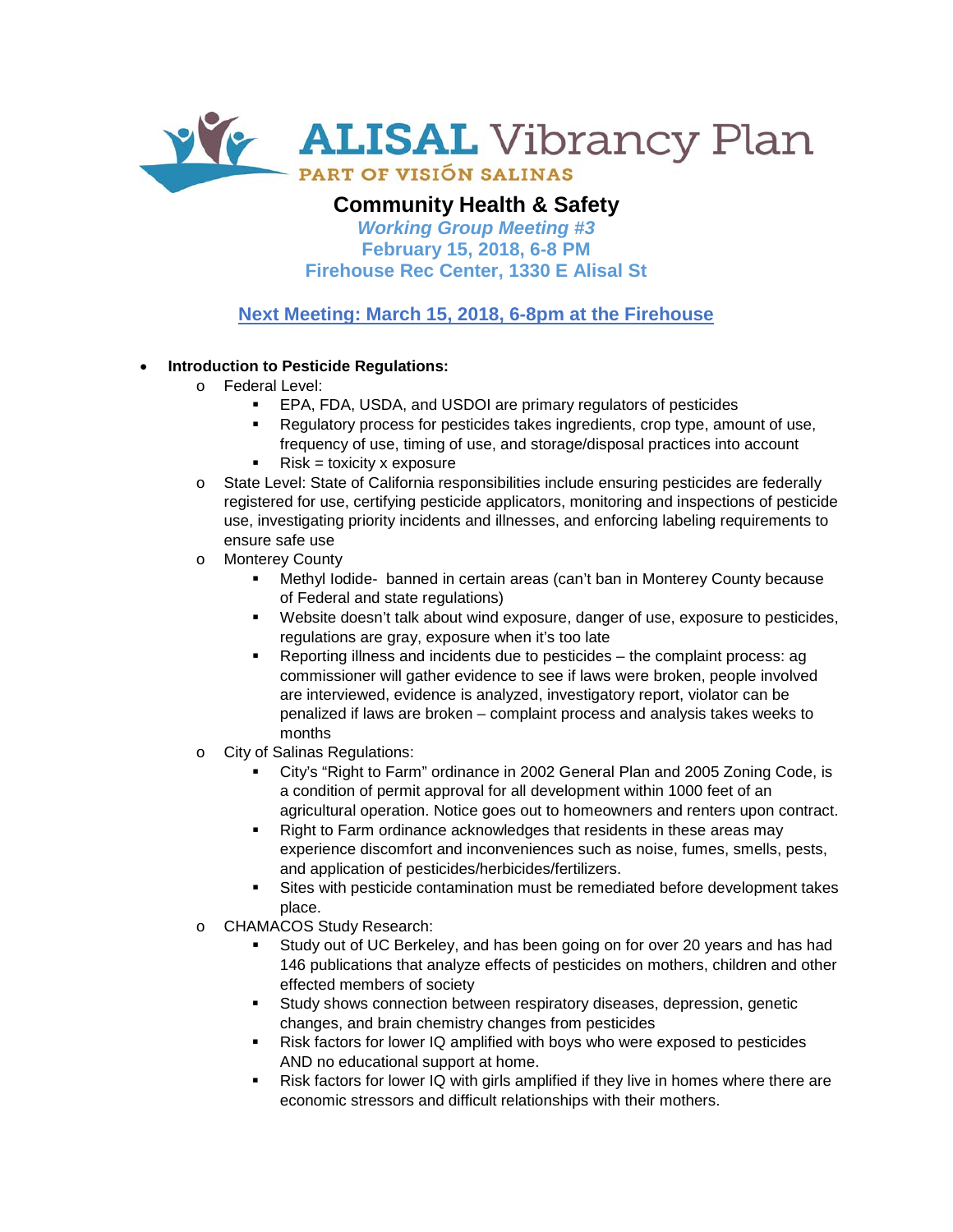- o Californian's for Pesticide Reform:
	- California leads the U.S. in pesticide use because of the diverse amount of crops we grow and the year round growing period.
	- Low-income communities and communities of color suffer the greatest risk and impacts of pesticide use in California.
	- Pesticide map shows entire Salinas Valley and San Joaquin Valley as red (contaminated from pesticide use). In the City of Salinas, the most affected areas from pesticide use are South Salinas, West Salinas, northern Creekbridge, and the area around Hartnell College Alisal campus in the Alisal.
- o Testimonials:
	- When they spray the strawberries, my head hurts and I'm nauseous
	- **Convulsions**
- o Ideas for the Alisal:
	- **Ban methyl iodide**
	- Bolster legal programs that process complaints from those affected by pesticides
		- Whom do they go to for such complaints? Resources need to be clear and easy for those affected

### • **Policy Matrix of the Economic Development Element (EDE):**

- Group and facilitators associated this with Pesticide Conversation however, this policy matrix was about all policies having to do with Community Health and **Safety**
- Comment that one individual wasn't aware of EDE Outreach Adam brought up: Appendix from  $EDE \rightarrow$  shows outreach process and how it was developed (will bring for next meeting)
- Topics missing in the Policy Matrix (general comments on ideas for the Alisal):
	- Water safety/quality & access to water (Price of Water is too high)
	- Environment
	- Culturally relevant services $\rightarrow$  resemblance health care services/ programs = barriers to communication
	- Green spaces- trees, parks  $\rightarrow$  healthy environment, air quality (Biophilic design)
	- School Environment- Healthy food choices, physical activity, Alcohol sales are too close to schools – wasn't this addressed in 2002 General Plan?

#### • **Next Steps:**

- o What we would like to see?
	- CHAMACOs Presentation: more about pesticides & water, storm water pollution
		- Who are the groups that are helping people that are exposed?
			- o Who do you go to when you are exposed to pesticides?
			- o What organizations help change policy? (CPR & Others)
			- o What steps they took to change policies? (success stories)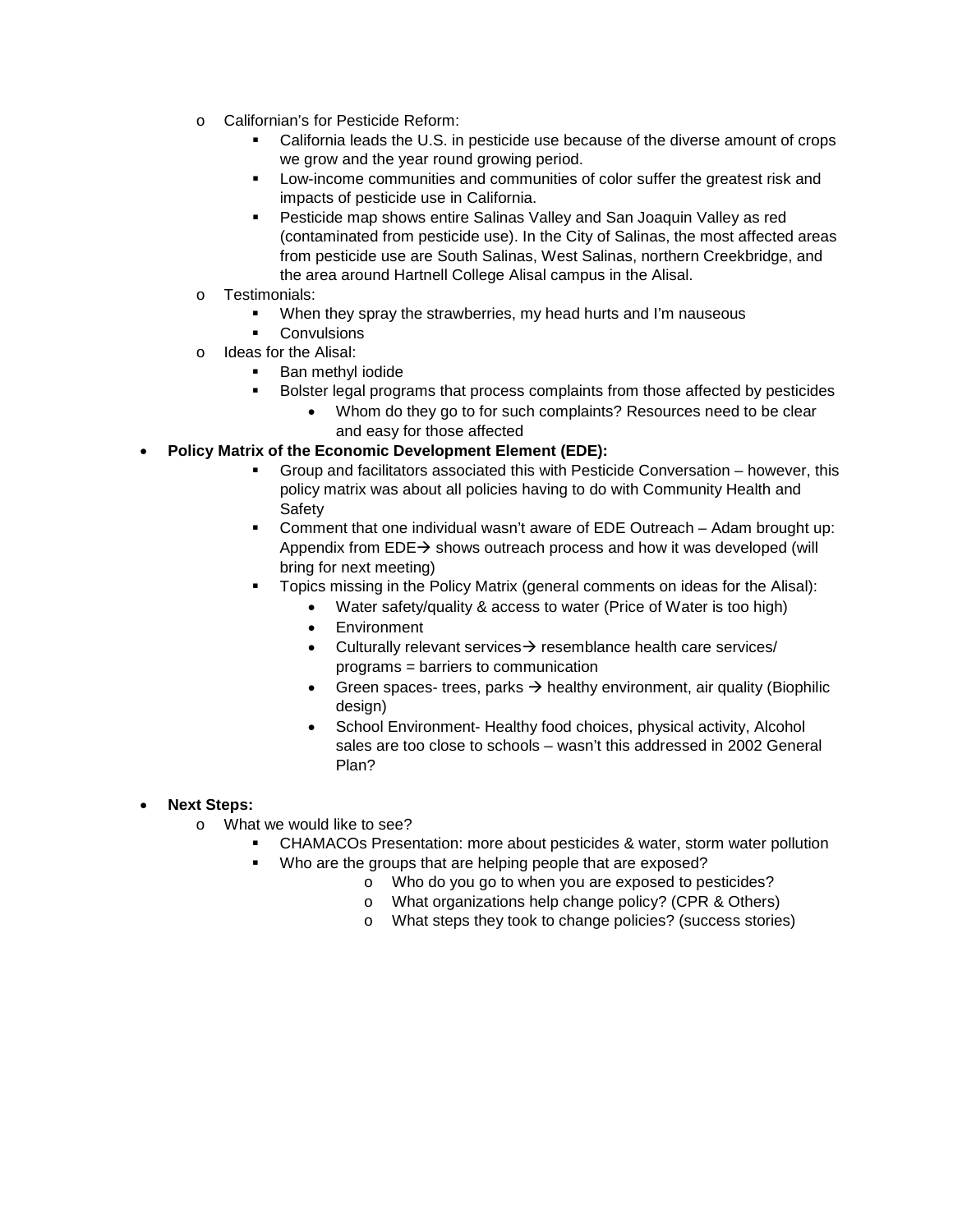

### **salud y seguridad de la comunidad** *reunión #3* **15 de febrero, 2018, 6-8 pm Firehouse Rec Center, 1330 E Alisal St**

## **Próxima Junta: jueves 15 de Marzo en la Firehouse**

#### • **Introducción a las regulaciones de pesticidas:**

- o nivel federal:
	- EPA, FDA, USDA, y USDOI son reguladores primarios de pesticidas
	- proceso reglamentario para pesticidas toma ingredientes, tipo de cosecha, cantidad de uso, frecuencia de uso, tiempo de uso, y almacenamiento/ prácticas de eliminación en cuenta
	- $\blacksquare$  riesgo = toxicidad x exposición
- o Nivel estatal: las responsabilidades del estado de California incluyen asegurar que los pesticidas están registrados federalmente para su uso, certificando aplicadores de pesticidas, monitoreo e inspecciones del uso de pesticidas, investigando incidentes y enfermedades prioritarias, y haciendo cumplir requisitos de etiquetado para asegurar un uso seguro
- o Condado de Monterey
	- Yoduro de metilo-prohibido en ciertas áreas (no se puede prohibir en el Condado de Monterey debido a las regulaciones federales y estatales)
	- sitio web no habla de la exposición al viento, el peligro de uso, la exposición a los pesticidas, las regulaciones son grises, la exposición cuando es demasiado tarde
	- informes enfermedades e incidentes debidos a pesticidas– el proceso de reclamación: el Comisionado AG reunirá pruebas para ver si las leyes se rompieron, las personas involucradas son entrevistadas, se analiza la evidencia, investigación informe, el infractor puede ser penalizado si se rompen las leyes – el proceso de quejas y el análisis tardan semanas en meses
- o Reglamento de la ciudad de Salinas:
	- la Ordenanza "derecho a cultivar" de la ciudad de en el plan general de 2002 y el código de zonificación 2005, es una condición para la aprobación del permiso para todo el desarrollo dentro de 1000 pies de una operación agrícola. El aviso sale a los dueños de casa y a los inquilinos sobre contrato.
	- El derecho a la Ordenanza de la granja reconoce que los residentes en estas áreas pueden experimentar malestar e inconvenientes tales como ruido, humos, olores, plagas, y la aplicación de pesticidas/herbicidas/fertilizantes.
	- los sitios de con contaminación por pesticidas deben ser remediados antes de que el desarrollo ocurra
- o CHAMACOS estudio de investigación: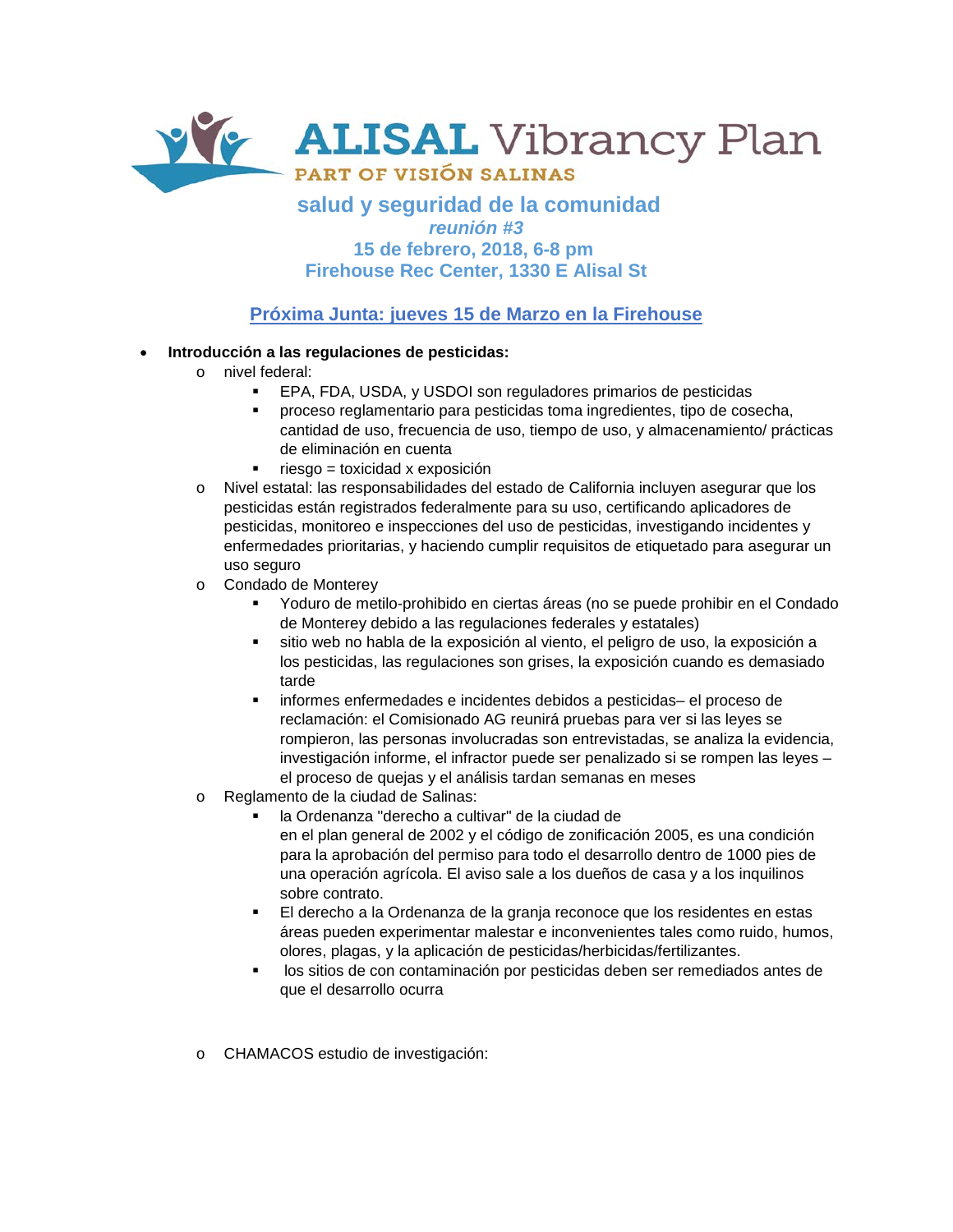- estudio fuera de UC Berkeley, y ha estado sucediendo por más de 20 años y ha tenido 146 publicaciones que analizan los efectos de los pesticidas en las madres, los niños y otros miembros de la sociedad
- estudio muestra la conexión entre las vías respiratorias enfermedades, depresión, cambios genéticos, y la química del cerebro cambia de pesticidas
- Los factores de riesgo para un CI más bajo amplificaron con los muchachos que fueron expuestos a los pesticidas y ninguna ayuda educativa en el país.
- los factores de riesgo para un índice de inteligencia más bajo con las muchachas amplificaron si viven en hogares donde hay tensiones económicas y relaciones difíciles con sus madres.
- o Californianas para la reforma de pesticidas:
	- California lleva a Estados Unidos en el uso de pesticidas debido a la diversa cantidad de cultivos que cultivamos y el período de crecimiento de todo el año.
	- **las comunidades de bajos ingresos y las comunidades de color sufren el mayor** riesgo e impactos del uso de pesticidas en California.
	- Mapa de pesticidas muestra todo el valle de Salinas y el valle de San Joaquín como rojo (contaminado por el uso de pesticidas). En la ciudad de Salinas, las áreas más afectadas del uso de pesticidas son Salinas del sur, Salinas del oeste, Creekbridge norteño, y el área alrededor del campus Alisal de Hartnell College en el Alisal.
- o Testimonios:
	- cuando rocían las fresas, me duele la cabeza y tengo náuseas
	- convulsiones
- o ideas para el Alisal:
	- Ban metil yoduro
	- reforzar los programas jurídicos que procesan las quejas de los afectados por los pesticidas
		- ¿a quién van a por tales quejas? Los recursos deben ser claros y fáciles para los afectados
- **Matriz de pólizas del elemento de desarrollo económico (EDE):**
	- el grupo y los facilitadores asociaron esto con la conversación de pesticidas sin embargo, esta matriz de política era sobre todas las políticas que tienen que ver con la salud y la seguridad de la comunidad
	- comentar que un individuo no estaba al tanto de la extensión de EDE Adam dijo: Apéndice de EDE→ muestra el proceso de divulgación y cómo se desarrolló (traerá para la próxima reunión)
	- Temas que faltan en la matriz de políticas (comentarios generales sobre ideas para el Alisal):
		- seguridad/calidad del agua y acceso al agua (el precio del agua es demasiado alto)
		- medio ambiente
		- servicios culturalmente relevantes $\rightarrow$  semejanza servicios/programas de cuidado de la salud = barreras a comunicación
		- espacios verdes-arboles, parques  $\rightarrow$  ambiente sano, calidad del aire (diseño biophilic)
	- de la escuela ambiente-las opciones de alimentos saludables, la actividad física, las ventas de alcohol están demasiado cerca de las escuelas – ¿no se abordó esto en el plan general 2002?
- **Próximos pasos:**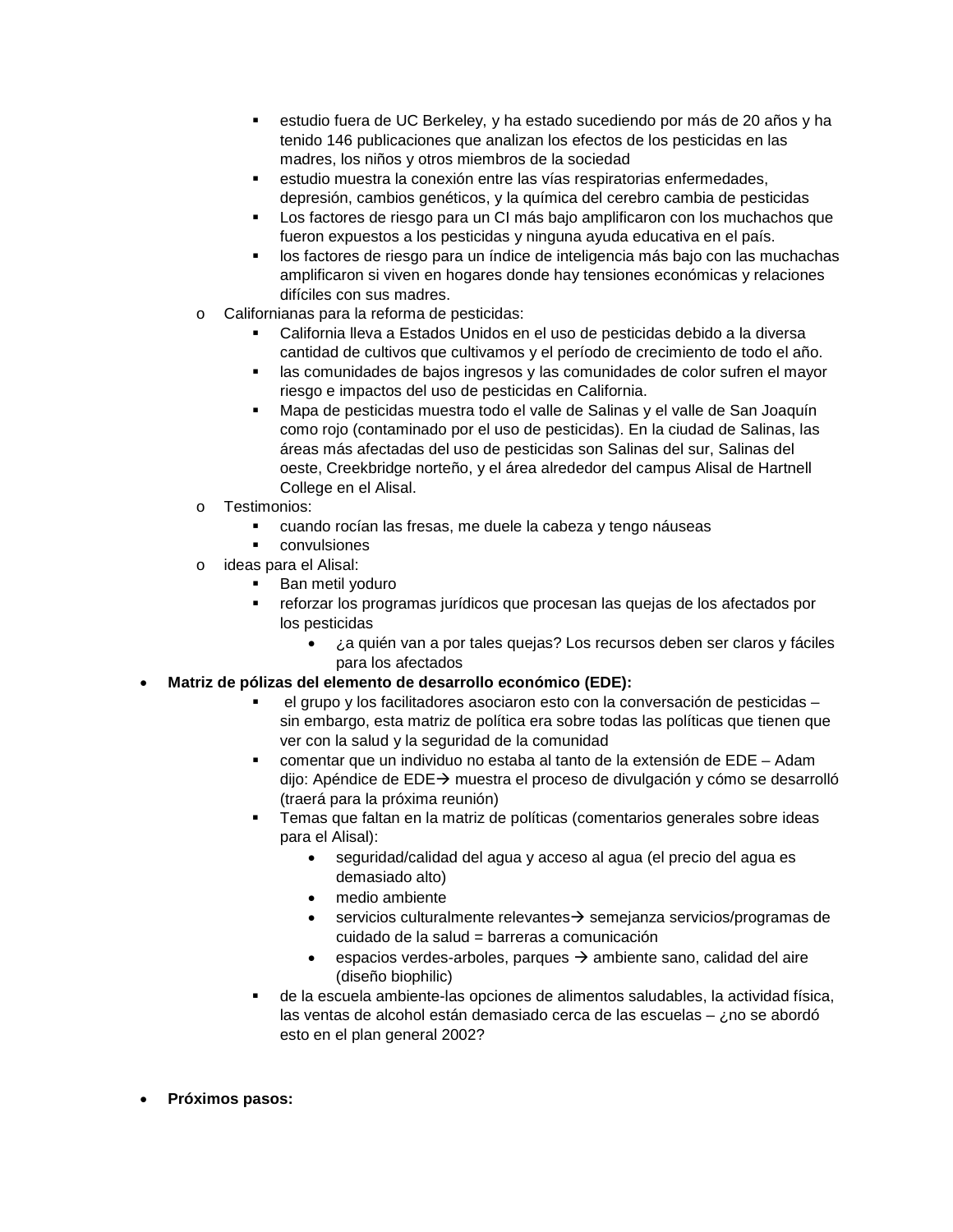- o ¿Qué nos gustaría ver?
	- Presentación de CHAMACOs: más sobre pesticidas y agua, tormenta contaminación del agua
	- ¿quiénes son los grupos que están ayudando a las personas que están expuestas?
		- ¿a quién vas cuando estás expuesto a los pesticidas?
		- ¿qué organizaciones ayudan a cambiar la política? (RCP y otros)
		- ¿Qué medidas tomaron para cambiar las políticas? (historias de éxito)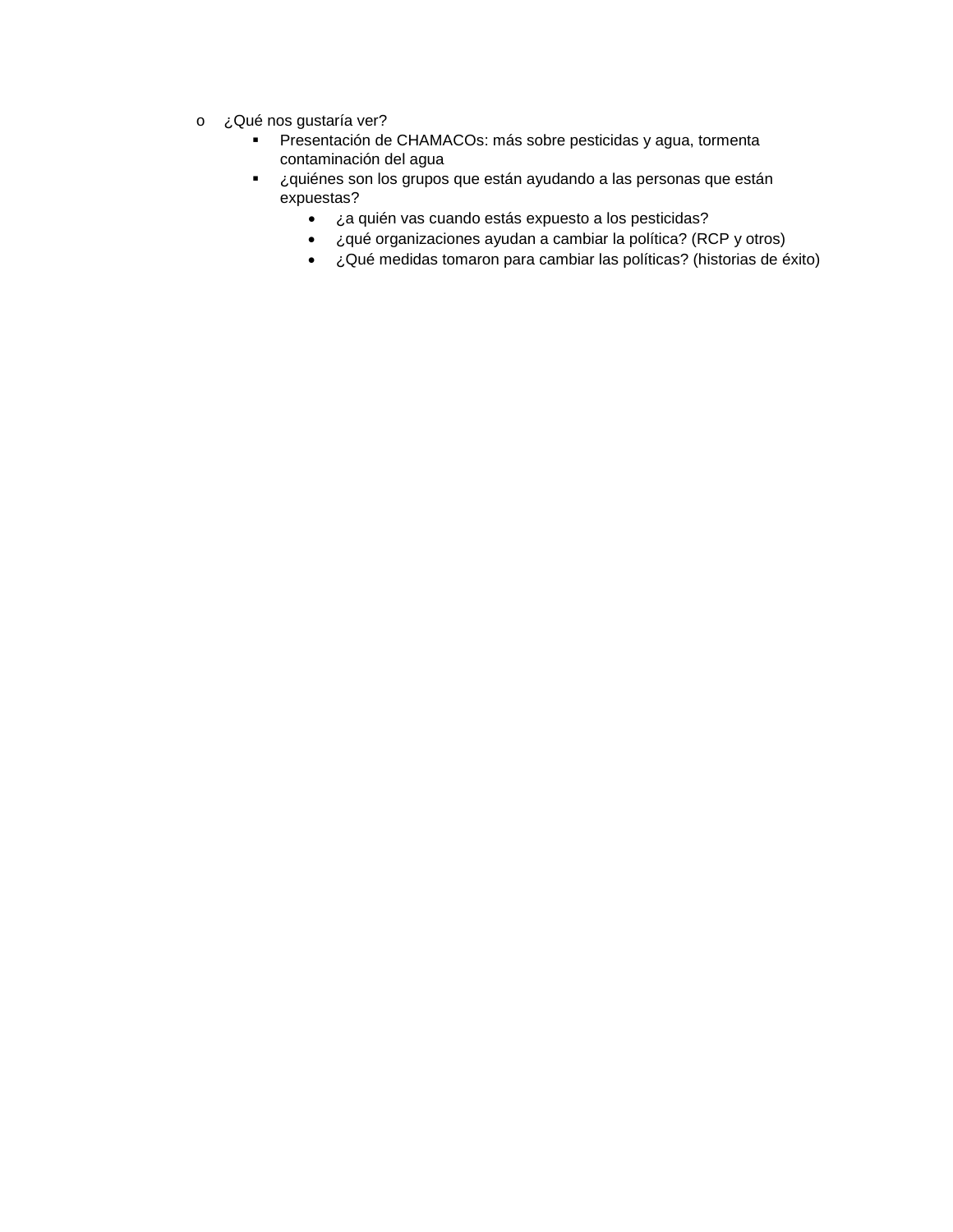

## *Transportation & Infrastructure*

*Working Group Meeting #3* **February 21, 2018, 6-8 PM Firehouse Rec Center, 1330 E Alisal St**

**Next Meeting: March 21, 2018, Pop-up Table at Spring Equinox Celebration, La Paz Park**

## • **Workshop Debrief:**

- o Ideas:
	- crosswalks at WIC (Pearl- with lights)
	- **Lighting at Williams/ John/ Alisal** 
		- Median
	- **Education (elementary/Middle) on streets**
	- Bike lanes, solar street lights/ signals
	- **Concern about homeless at bus stops/parklets**
- o Workshop- Like/improve
	- (-) Lack of parking
	- $(+)$  pre-show
	- $(+)$  polling
	- (-) small space
	- (-)show too long- especially for business owners
	- (+) ask tough questions to get people engaged from the start
	- (+) clickers for future meetings
- o Parking lot
	- Bigger snow day- El Sausal
	- Christmas in the park

## • **Key Findings- Comments/ Suggestions:**

- o Business Survey
	- Business Community Liaison- Curriculum for schools
	- Outdoor seating seek new people, with cozy lights and vibrant outdoor seating
	- Water fountains
- o Parking
- Ag workers pick-up sites is needed.
- Bus stops from other cities to their pick-up sites help too.
- o Pedestrian
	- **LED** lights
	- Pedestrian signs
- o Small group activity
	- Add Crosswalks (with flashing signage and reflectors)- solar powered
	- Colorful building and design guidelines for buildings- to attract
	- Waste bins- with artwork
	- **Sidewalk lights- side of sidewalk**
	- Clean streets- either city or businesses
	- Waste bins is necessary. Too much littering in the City and not enough bins per block.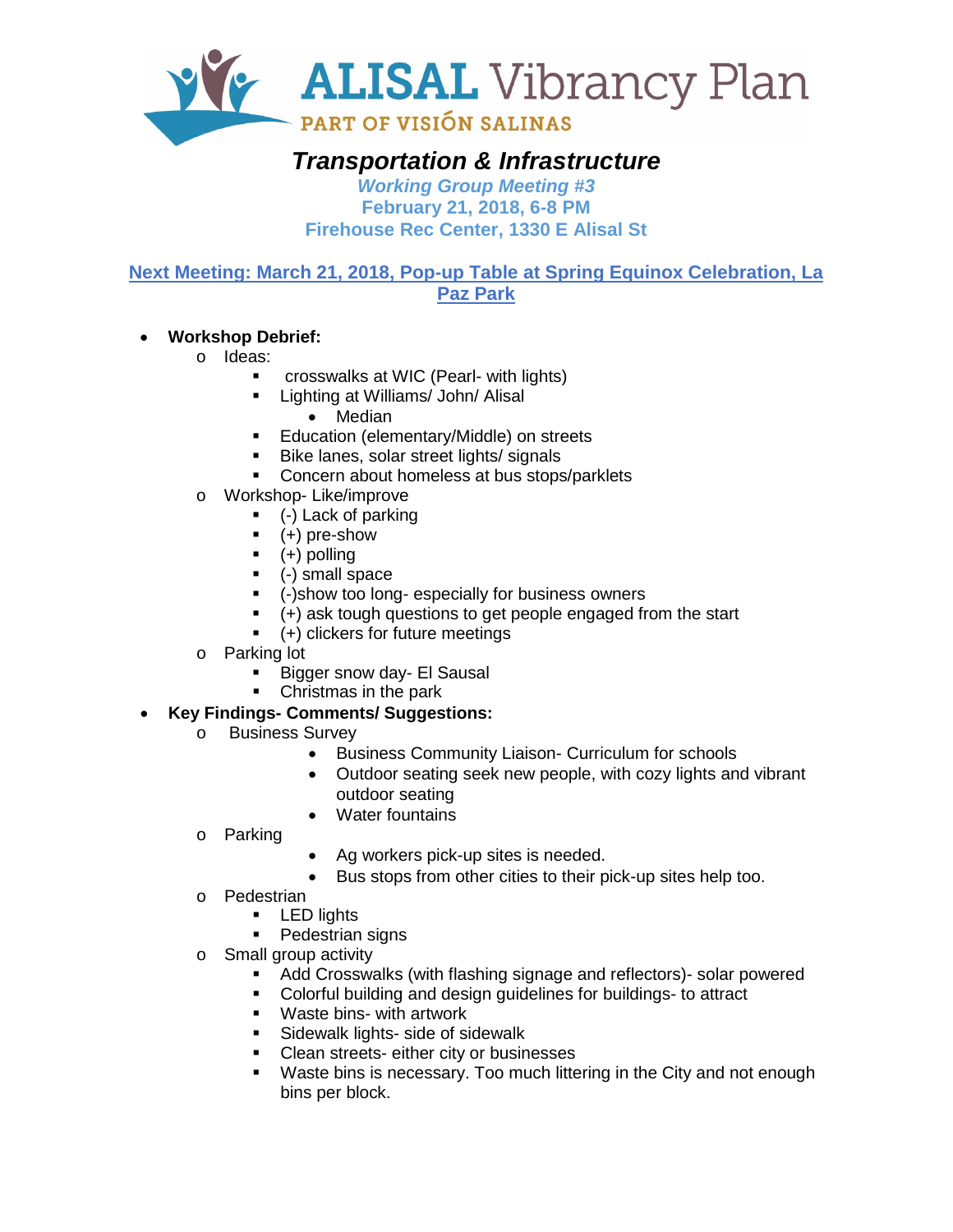- Recycle bin needed also; very little recycle bins in the City.
- o Street Use
	- "Welcome to Alisal" on the bridges Alisal & Market
	- Active road light signals, especially in heavy traffic
	- Water fountains
- o Streetscape
	- Lighting high Priority (around Sausal middle School, La Paz Park, Hartnell College, Bardin Elementary & Sherwood
	- Bike racks- artistic bike racks, trash cans, recycle bins- swap meet
	- Bike lane
	- Outreach- education on biking
- o Land use
	- On Wood St. & Pearl- Build on the empty lot in between
	- **Alisal History Land Marks**
	- Outdoor seating needed to attract more people to the outdoors
	- Bright colorful lights

### • **Comments on large map**

- o Question 1
	- **What do you want to see on the site next to the new police station?** 
		- Multi-family housing
		- Retail
		- Plaza/park
		- Affordable Child care/ after school sites- maybe ask people if they would feel comfortable with this ideas
		- Offices
- o Question 2
	- What kind of street trees would you like to see?
		- Spring trees
		- Not too tall- round
		- Not destroy sidewalks
		- All in Alisal- flowers and trees to reduce car speed
		- Flowers, trees to support ecosystem
- o Question 3
	- What kind of gateway/welcome signage do you want in the Alisal?
		- A mural?
		- Welcoming archway
		- Murals that represent Salinas history of different communities
- o Question 4
	- Where do you most want to see pedestrian safety improvements?
		- In Alisal street next to swap meet
		- HAWK signal (pedestrian signal) for WIC
		- On Alisal between Sanborn and Kern St.
- o Question 5
	- What improvements to existing food stores do you want to see? Are there types of food stores missing in the Alisal?
		- $7/11$
		- More Latino diverse foods ex: Honduras food, Salvadorian, gorditas, etc)
		- Salinas salad based food (salad bowl?)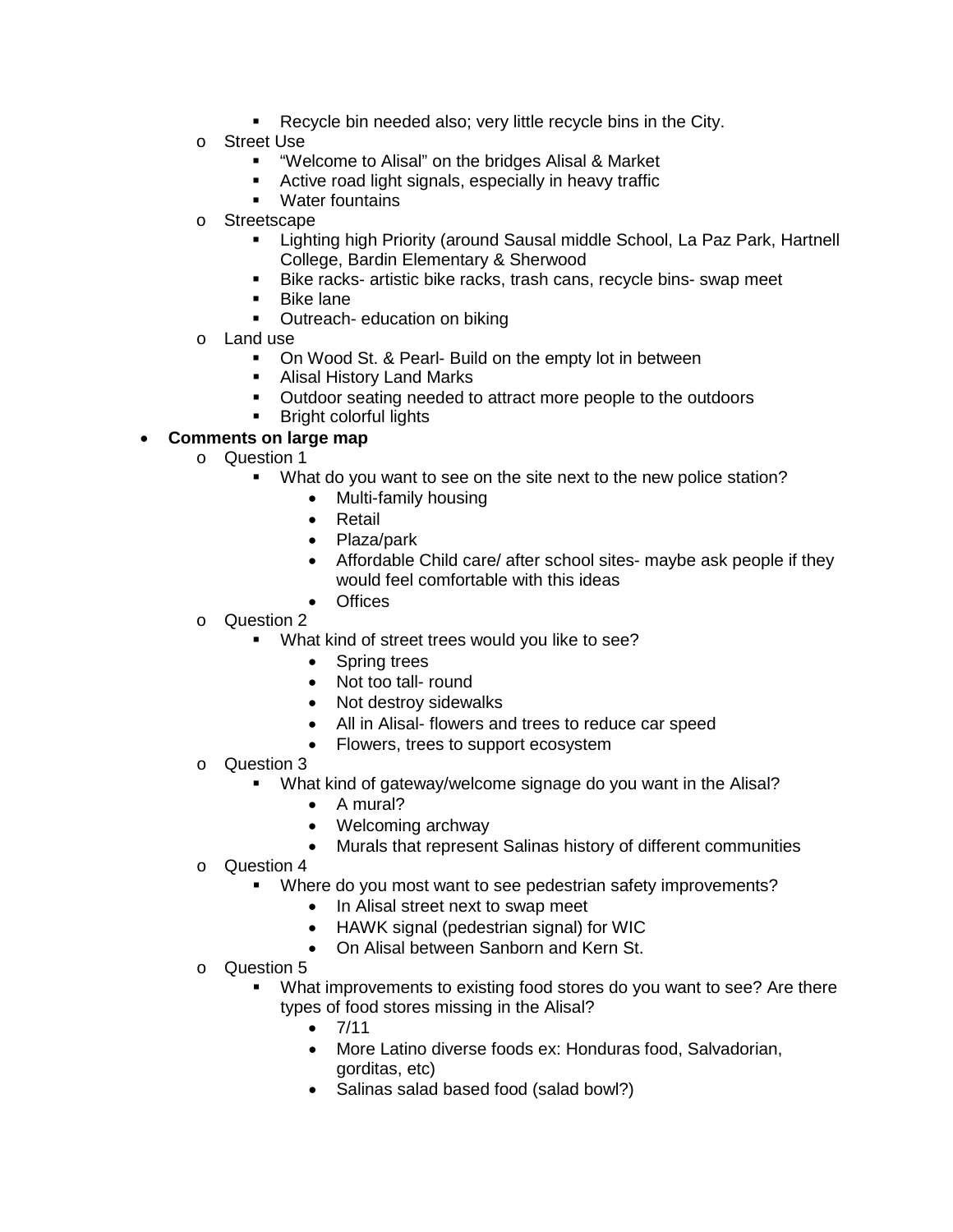- Add more healthy food options like "salad and soup place"
- Veggie burger places
- o Question 6
	- What do you want to see on the parcel across from La Paz Park?
		- Parking space
		- Park
		- N. Wood & Pearl St. crosswalks
		- Redirect sewage lines & build a cultural/health
- o Question 7
	- What are good locations for parklets?
		- 2-3 tier parking
		- On streets- empty spaces
		- center
- o Question 8<br>Mou
	- Would you like to see diagonal parking in front of businesses?
		- Yes, more parking
- o Question 9
	- Would the community like a public alley?
		- Yes, Lighting and safety
		- Yes, Lighting and safety for kids
- o Question 10
	- Which of the following elements do you consider the highest priority?
		- Street trees
		- I like benches. Okay to be comfortable and roomy
		- Street trees
		- Landscaping
		- **Street lights**
		- **Bushes**
		- **Flowers**
- o Question 11
	- Do you want the community to stat a conversation with El Sausaul Middle School about public access to its field? What would you like to see this space used for?
		- Yes, like conversation, community gathering movie night in the park "Westside story"
		- Community event
		- Yes, being Ag country
- o Skywalk Roundabout comments
	- Roundabout- with landscape, flowers and bushes
	- Add art work to roundabout
- o Barding Roundabout comments
	- Do not like the roundabout because many parents walk kids to school. I
	- Would prefer to keep light and add a protected left to traffic signal
- o Lot comment<br>Identif
	- Identify empty lot between El Sausaul and Sanborn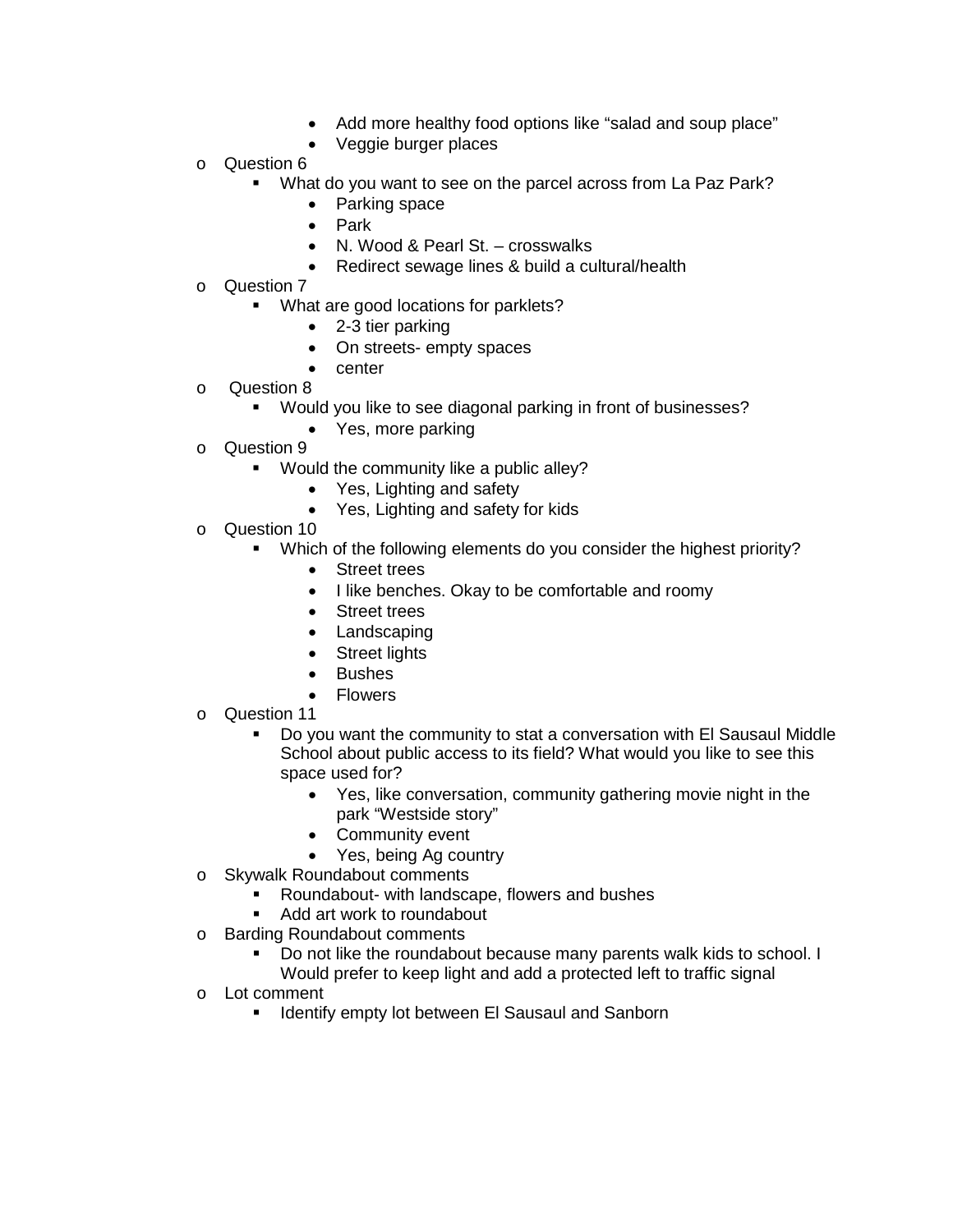

## *Transporte e infraestructura*

### **reunión #3 21 de febrero, 2018, 6-8 pm Firehouse Rec Center, 1330 E Alisal St**

### **Próxima Junta: 21 de Marzo, Mesa en el evento de Equinoccio de Primavera en el parque La Paz**

### • **Resumen del taller:**

- o ideas:
	- cruces de peatones en WIC (Pearl- con luces)
	- **I** luces en Williams/John/Alisal
	- Educación (primaria y secundaria) en las calles
	- carriles bici, luces de calle solares/señales
	- preocupación por las personas sin techo en las paradas de autobús/ parklets
- o Taller- gusta/mejorar
	- (-) falta de estacionamiento
	- $-$  (+) pre-show
	- (+) encuestando
	- (-) pequeño espacio
	- (-) Mostrar demasiado tiempo-especialmente para los propietarios de negocios
	- (+) haga preguntas difíciles para involucrar a las personas desde el comienzo
	- (+) Clicker para futuras reuniones
- o estacionamiento
	- mayor día de nieve-el Sausal
	- Navidad en el Parque

### • **Principales hallazgos-comentarios/sugerencias:**

- o Encuesta de negocios
	- enlace con la comunidad empresarial-currículo para las escuelas
	- asientos al aire libre busque nuevas personas, con luces acogedoras y asientos al aire libre
	- fuentes de agua
- o Estacionamiento
	- AG se necesitan sitios de recolección de trabajadores. las paradas de autobús de otras ciudades a sus sitios de la recogida ayudan también.
	- peatones
	- $\blacksquare$ luces
	- señales peatonales
- o Actividad de grupo pequeño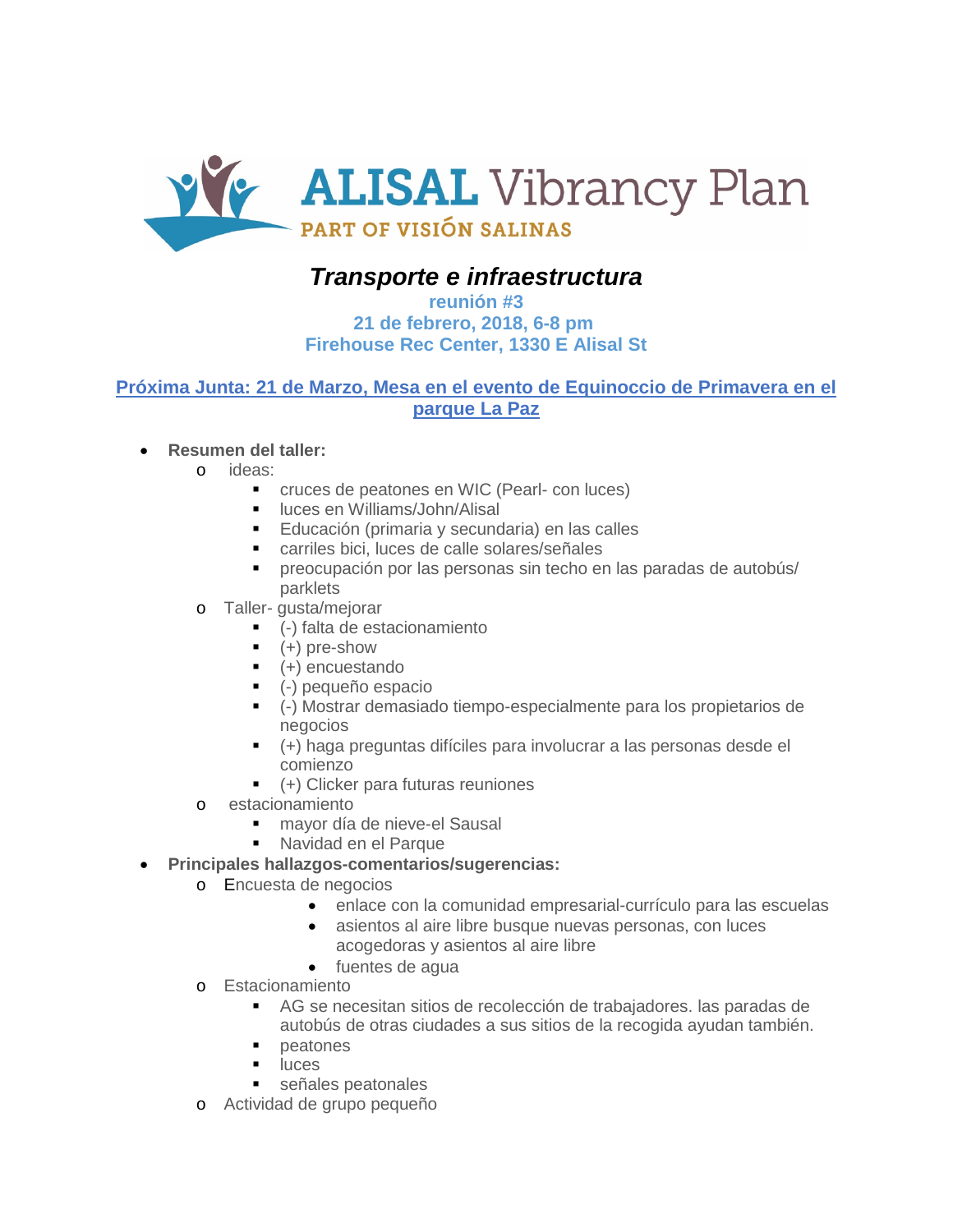- añadir cruces peatonales (con señalización intermitente y reflectores) solar
- colorido edificio y pautas de diseño para los edificios-para atraer contenedores de residuos-con obras de arte
- las luces de la acera-lado de la acera
- calles limpias-ya sea ciudad o negocios
- botes de basura es necesario. Hay demasiada basura en la ciudad y no hay suficientes botes de basura por bloque.
- reciclar la papelera también se necesita; muy poco reciclaje en la ciudad.
- o Calle
	- Bienvenido a Alisal "en los puentes Alisal & mercado
	- señales de luz de carretera activa, especialmente en el tráfico pesado
	- fuentes de agua
- o mantenimiento de la calle
	- iluminación alta prioridad (alrededor de la escuela intermedia Sausal, el parque de la paz, Hartnell College, Barden & Sherwood
	- bicicletas racks-artístico bastidores de bicicletas, botes de basura, reciclaje-swap meet
	- carril de bicicleta
	- alcance-educación sobre ciclismo
- o Uso del terreno
	- en Wood St. & Pearl-construir en el lote vacío entre Alisal historia de la tierra de marcas
	- asientos al aire libre necesario para atraer a más gente al aire libre
	- luces coloridas brillantes

### • **Comentarios del mapa grande**

- o Pregunta 1
	- ¿Qué quieres ver en el sitio junto a la nueva comisaría?
		- Vivienda multifamiliar
		- Retail
		- Plaza/Park
		- cuidado infantil asequible/sitios después de la escuela-tal vez pregunte a la gente si se sentiría cómodo con estas ideas
		- oficinas
- o Pregunta 2
	- ¿Qué tipo de árboles callejeros te gustaría ver?
		- Los árboles de primavera no demasiado alto
		- no destruir las aceras
		- todo en Alisal-flores y árboles para reducir la velocidad del coche
- o Pregunta 3
	- ¿Qué tipo de pasarela/señal de bienvenida quieres en el Alisal?
		- $\bullet$  *i*.un mural?
		- acogedor arco
		- murales que representan Salinas historia de diferentes comunidades
- o Pregunta 4
	- ¿dónde más desea ver las mejoras de seguridad peatonal?
		- En la calle Alisal junto a swap meet
		- en Alisal entre Sanborn y Kern St.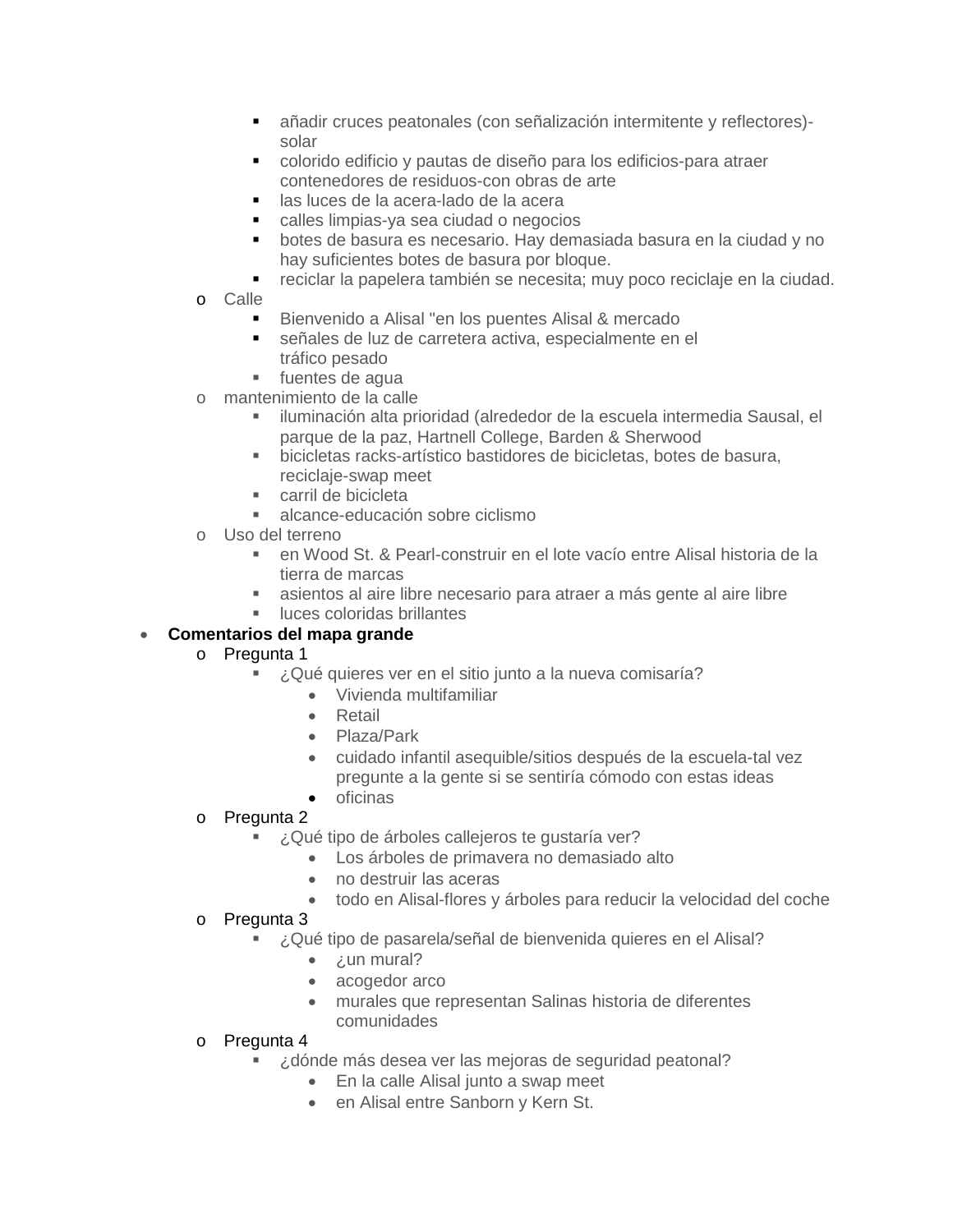- N. Wood & Pearl St. cruces de peatones
- o Pregunta 5
	- ¿Qué mejoras a las tiendas de alimentos existentes quieres ver? ¿hay tipos de tiendas de comida que faltan en el Alisal?
		- $7/11$
		- más Latino diversos alimentos ex: Honduras alimentos, salvadoreños, gorditas, etc)
		- Salinas alimentos a base de ensalada (ensaladera?)
		- Agregar más opciones de comida saludable como "ensalada y sopa
		- Hamburguesas vegetales
- o **Pregunta 6**<br>oué
	- Qué quieres ver en la parcela al otro lado del parque de la paz?
		- Plazas
		- estacionamiento
		- parque
		- redirigir las líneas de aguas residuales y construir un centro cultural/centro de salud
- o Pregunta 7
	- ¿Cuáles son las buenas ubicaciones para parklets?
		- 2-3 nivel de estacionamiento
		- en las calles-espacios vacíos
- o Pregunta 8
	- ¿te gustaría ver estacionamiento diagonal delante de las empresas?
		- sí, más aparcamiento
- o Pregunta 9
	- ¿la comunidad como un callejón público?
		- Sí, iluminación y seguridad
		- sí, iluminación y seguridad para niños
- o Pregunta 10<br>Cuáء ∎
	- ¿Cuál de los siguientes elementos considera la más alta prioridad?Street trees
	- árboles de la calle
	- me gustan los bancos. Bien para ser cómodo y espaciosos
	- árboles de la calle
	- luces de la calle
	- arboles
	- **flores**
- o Pregunta 11
	- ¿desea que la comunidad declare una conversación con la escuela intermedia el Sausaul sobre el acceso público a su campo? ¿para qué te gustaría ver este espacio utilizado?
		- Sí, como la conversación, reunión de la comunidad noche de cine en el parque "Westside Story"
		- comunidad evento
		- sí, siendo ciudad agrícola
- o Comentarios de rotonda de Skylwalk
	- **F** rotonda-con paisaje, flores y arbustos
	- añadir obras de arte a la rotonda